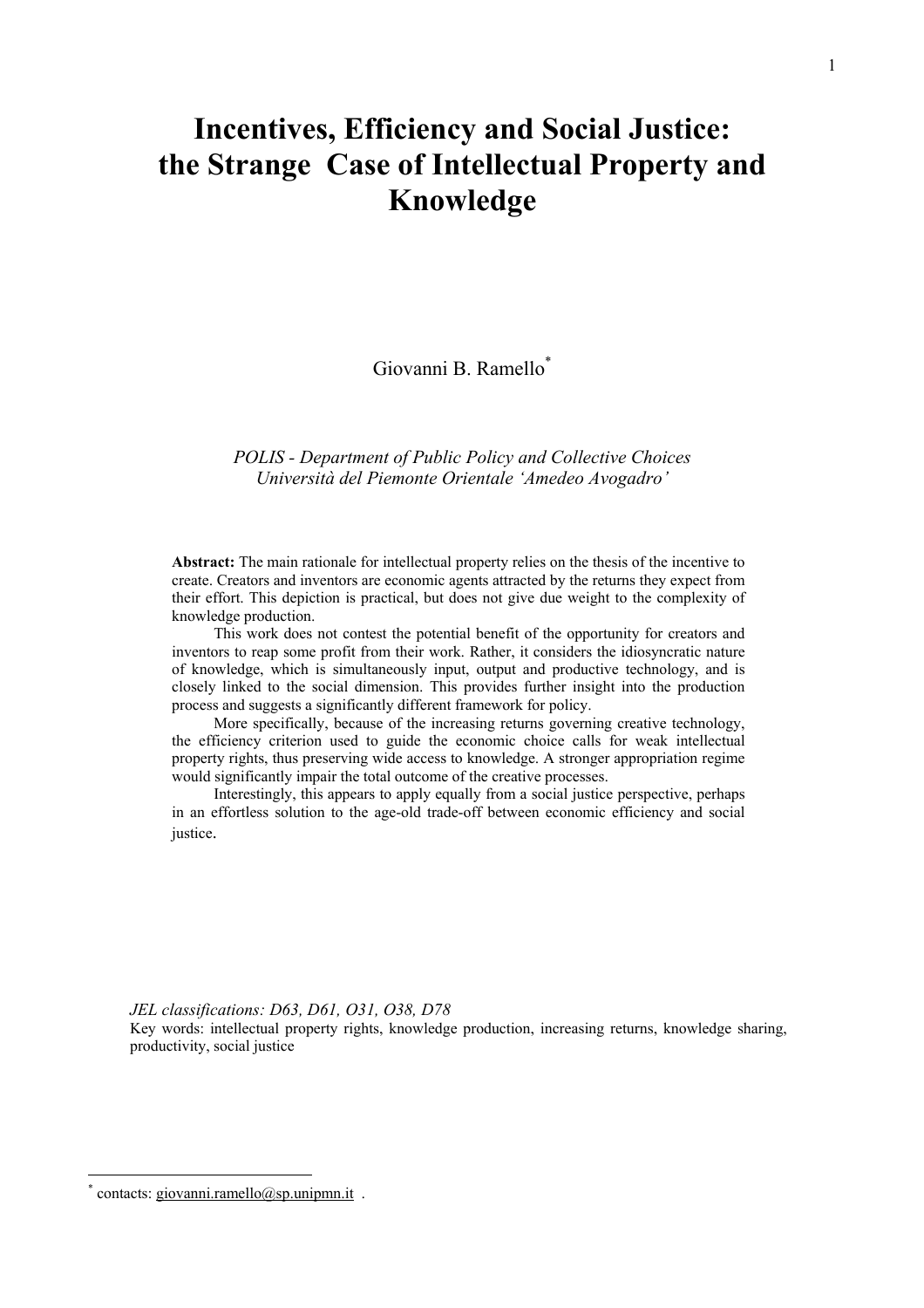## **1. Introduction**

Property rights have been a powerful device for promoting trade development, market existence and efficiency through human history. What is not owned cannot be traded. Hence, a well-defined set of property rights is central to the existence of trade.

In addition, commonly held resources cannot be fragmented without a specific set of rules assigning the various fragments to individuals. Thus, the market as we define it today cannot exist without property rights. On the other hand, a system of allocating goods that does not rely on market exchange—such as war, theft or gift—seems unable in most cases to warrant the attainment of maximum welfare through the allocation of a scarce resource to the one who most values it. Therefore, as confirmed by a long tradition of economic theory, a well defined set of property rights can play a crucial role in promoting the efficient allocation of scarce resources and social welfare<sup>1</sup>.

Further, in Western culture private property has been the cornerstone of the capitalist society, to the point of being considered to some extent the necessary condition for the freedom of its citizens and the existence of the market, hence an irrefutable component of individual liberty. These premises are quite inarguable, and the beneficial role of property rights should be duly acknowledged.

However, the converse cannot be equally endorsed: recognizing the virtues of property rights should not mechanically translate into a blank check giving them the status of universal remedy for any issue.

From the perspective of demand, even when promoting productive efficiency, the market order can be (and very often is) unable to serve the criterion of social justice, and there is no denying that under many circumstances it leaves basic needs unsatisfied for a significant number of individuals. This in turn puts serious limits on the exercise of individual liberty<sup>2</sup>.

<sup>&</sup>lt;sup>1</sup> Since Coase, there have been several streams of economic literature dealing with property. For references, see Ramello (2007) and the rest of the book in which that article is published. 2

<sup>&</sup>lt;sup>2</sup> Today, such instances permeate the core of economic debate. In corporate social responsibility, for example, aspects directly concerning efficiency seem to merge with those concerning social justice.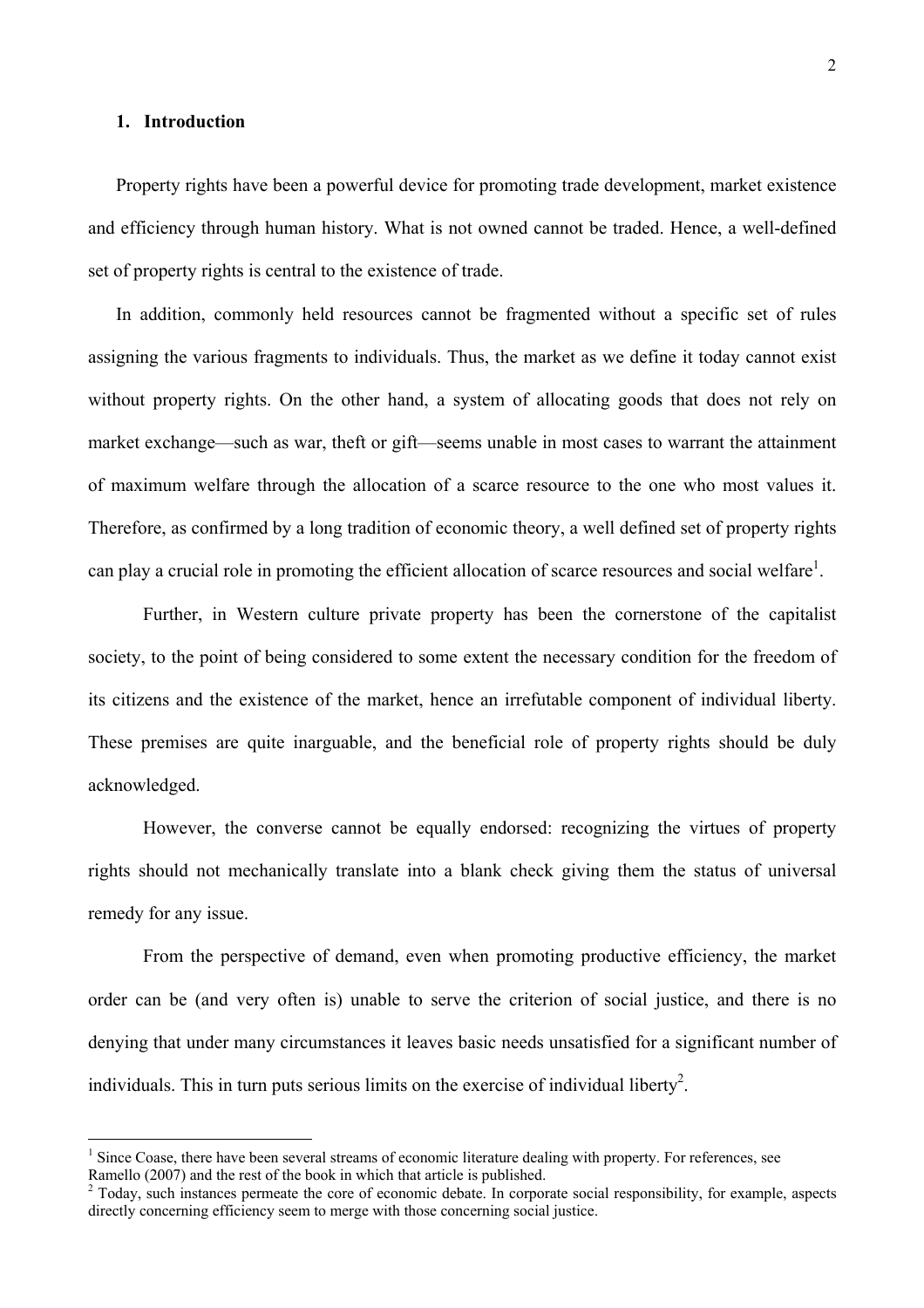From the supply standpoint, too, property rights do not always translate into the attainment of efficiency, mainly because productive milieus present idiosyncratic features requiring different regulatory frameworks. Property rights are "genetically" conceived to manage economic resources for which excludability plays a significant role in regulating their use or avoiding their depletion, as in the case of private goods or commons (a fishery stock, a pasture, etc.). By contrast, they do not apply in the same way or produce a similar result in domains with distinct characters where excludability can directly influence productivity.

This chapter is an attempt to gain further insight into one of these cases, i.e. knowledge, a distinctive entity that deeply characterizes human relationships and the semantic sphere of human groups. Knowledge relies heavily on the sharing process, long governed by exchange mechanisms different from the market—mainly communication—and is now broadly "colonized" by the market paradigm through intellectual property rights.

The main rationale for justifying the change and the appropriation of this resource relies on the widely held belief that intellectual property rights promote efficiency by providing the owner/creator with the proper economic incentive for producing the optimal level of new knowledge and knowledge-intensive products. Noticeably, along the lines described above, this stance neglects the specific feature of knowledge and the consequences of the newly enforced excludability on its production.

Although not contesting the incentive effect provided to the owner by intellectual property rights, this essay discusses the consequences of this oversimplified assumption on knowledge. Using a selection of literature drawn from the disciplines focusing on knowledge, it attempts to expose some of the shortcomings of traditional economic theory as applied to intellectual property and to elaborate an alternative economic model from which policy implications can be drawn.

The main findings support the thesis that while limited appropriation via weak intellectual property rights can indeed provide some incentive for knowledge production, overly extensive appropriation by way of strong intellectual property rights will likely produce an adverse outcome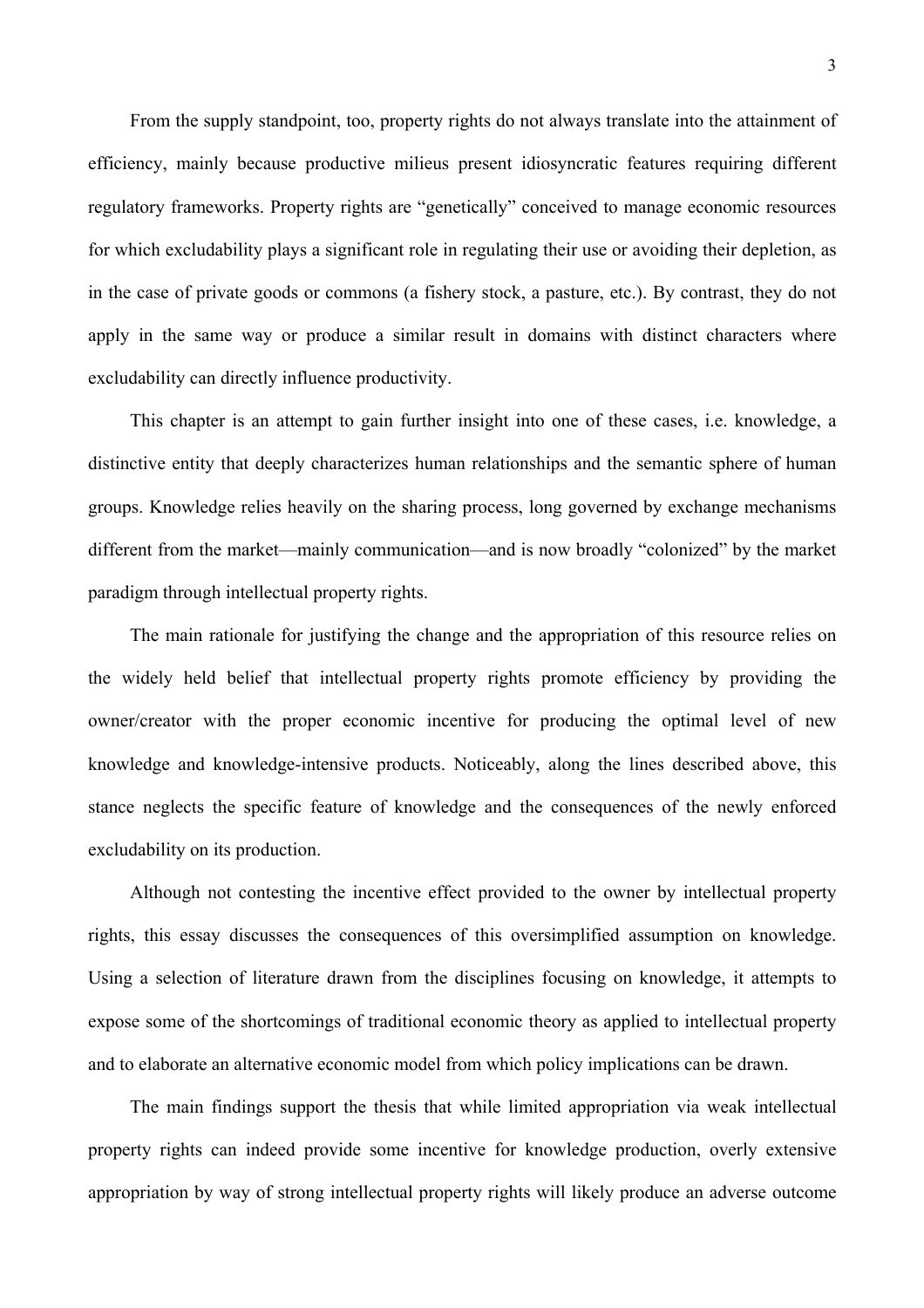for the total amount of knowledge feasible and for overall efficiency. Thus, it is crucial to preserve wide accessibility to knowledge in order to promote efficiency in this domain. Interestingly, this prescription seems to serve social justice equally well, once again confirming the idiosyncratic nature of knowledge as economic resource.

The paper is organized as follows: section 2 introduces the standard thesis justifying intellectual property. Section 3 discusses the idiosyncratic nature of knowledge, which is simultaneously output, input and productive technology, and thus calls for a different analytical paradigm. Section 4 tries to systematize this assertion by means of a simple descriptive model that illustrates the effect of varying the strength of intellectual property rights on knowledge. Section 5 argues that the paradigm is equally serving the goal of social justice, and section 6 concludes.

## **2. Knowledge, Intellectual Property and Markets: the Role of Exclusion**

Generally speaking, the traditional thesis advocated by the scientific literature depicts intellectual property rights as devices designed to encourage creative and inventive activity. From this perspective, patents and copyrights—but also trade secrets and trademarks, although with different flavors<sup>3</sup>—are essentially viewed as incentives to create, in accordance with the utilitarian tradition summed up in this well-known quote from Bentham (1839, p. 71):

"[…] *which one man has invented, all the world can imitate. Without the assistance of the laws, the inventor would almost always be driven out of the market by his rival, who finding himself, without any expense, in possession of a discovery which has cost the inventor much time and expense, would be able to deprive him of all his deserved advantages, by selling at a lower price*."

 $3$  In the case of trade secrets appropriation is pursued by protecting the secrecy of the discovery, while in the case of trademarks the incentive is to produce information that does not represent per se the product—at least in the original rationale—but an ancillary device to the market and competitive process (see Ramello, 2005a).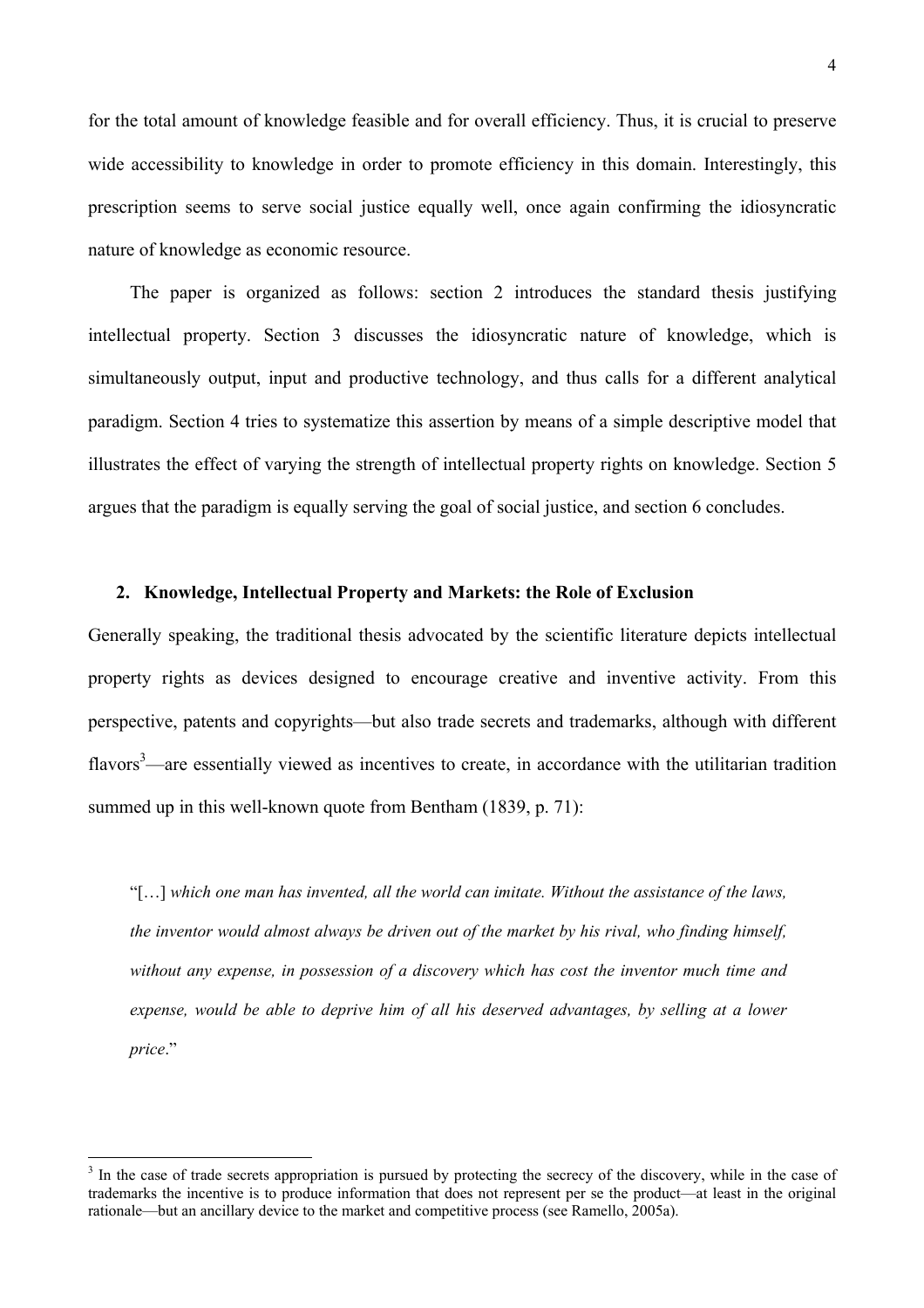Consistently with this argument, intellectual property rights are held to address a specific market failure: the underproduction of knowledge because of the lack of profitability for inventors/authors. Variations on this theme abound (Ramello, 2005a).

The previous interpretation is highly convenient for economics theory, as it likens knowledge production to a standard manufacturing process. In this vein, the creator is represented as an economic agent aiming to maximize her/his utilità under the assumption that "he who has no hope that he shall reap, will not take trouble to sow" (Bentham, 1839, p.31). Hence, the pecuniary incentive obtained thanks to intellectual property rights is needed in order to pay the opportunity costs of inventive and creative activity. Finally, the production process is treated as a typical manufacturing function with knowledge as the standard output<sup>4</sup>.

All in all, if this stylization is valid, intellectual property rights are a good thing and the main critical concern is the exclusion from consumption of a number of individuals because of market power and consequent above-cost pricing. The latter implies that the exclusion from knowledge enforced by intellectual property rights is a necessary condition of the newly devised economic mechanism. This point requires further discussion. Since Arrow (1962), the economic nature of knowledge has been identified with that of a public good. Once an individual is part of a human group, he/she cannot be excluded from the collective sharing of knowledge and his/her access to it is not rival<sup>5</sup>. Accordingly, from the standpoint of allocative efficiency, no-market is the optimal solution.

Therefore, market can be introduced in order to promote the attainment of productive efficiency, since, to borrow Bentham's words again, "without proper assistance of the laws" a suboptimal quantity of knowledge would be produced. This, at least, is the thesis supported by the

<sup>&</sup>lt;sup>4</sup> The same criticism has been raised by other scholars. Among them, Weitzman (1998, p. 332) asks whether "[...] production of knowledge [is] a process that can be modeled by analogy with fishing new ponds or discovering new oil reserves." and answers "[...] that something fundamentally different is involved here."

 $<sup>5</sup>$  If the individual is excluded, this means that he/she is no longer part of the human group. This happens for instance</sup> when he/she dies.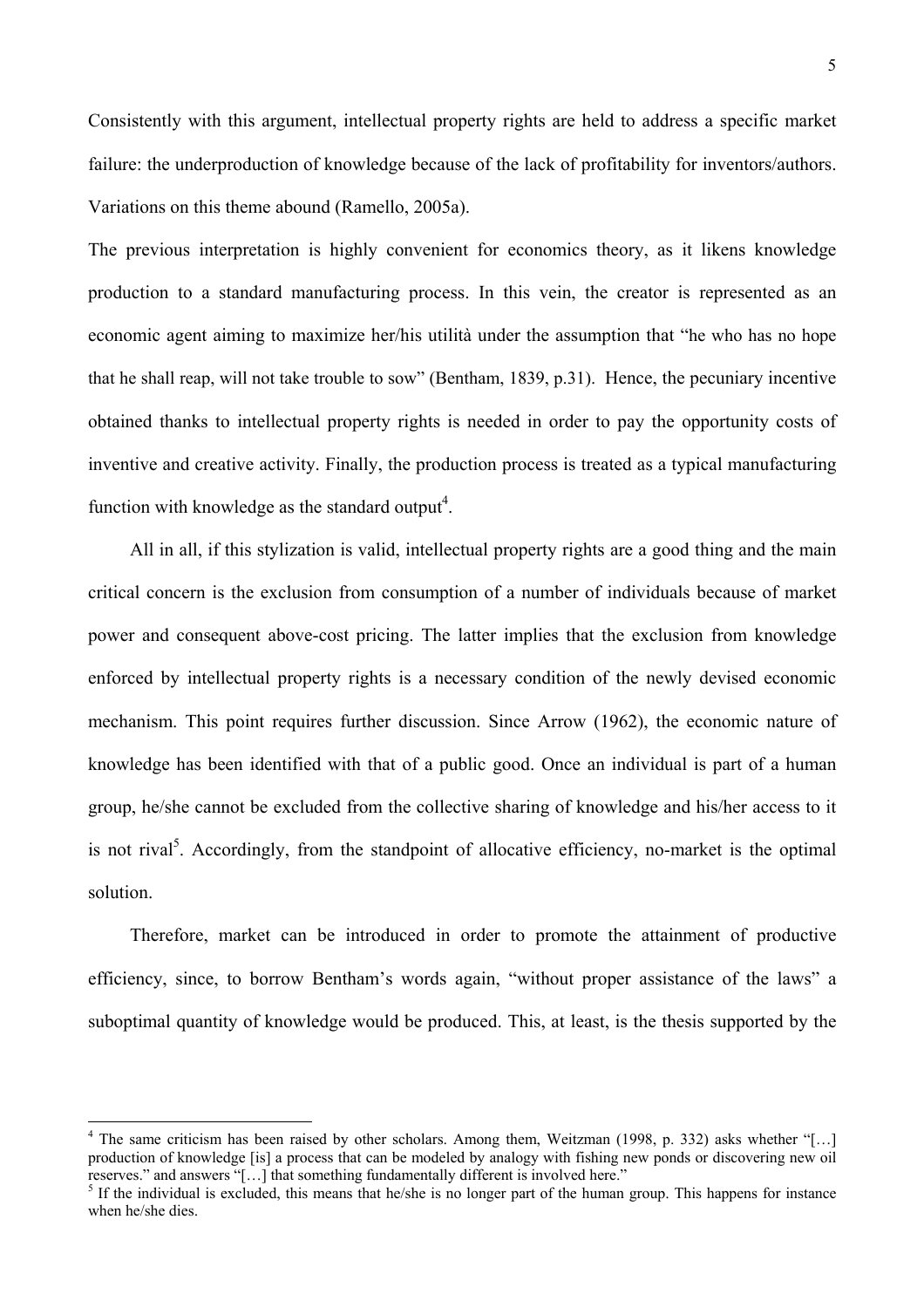incentive-to-create argument. Nonetheless, once the market is shaped, a positive price translates into exclusion of those consumers not able to pay it.

However, since in the knowledge domain the marginal cost of reproduction is close to zero, in perfect competition this would essentially mean no or very low exclusion. Unfortunately, as discussed further below, perfect competition is not the market structure likely to arise within intellectual property domain, because the proper working of the incentive mechanism requires market power, which in turn produces the exclusionary effect.

It is worth noting that although the mere existence of intellectual property rights, as with ordinary property rights<sup>6</sup>, does not necessarily confer significant market power to the right-holders per se—so rationing via above-cost-pricing is not always found—the success of a given item of knowledge on the market and its exclusive exploitation is likely to produce market power, hence exclusion. This is consistent with the reward mechanism set up by the intellectual property rationale. In fact, most knowledge protected by intellectual property rights must necessarily be difficult to replace, otherwise, there would be no need to set up such a complex system of incentives. If the protected fragments of new knowledge were near or perfect substitutes for one another—as would be necessary to cancel out market power—then the intellectual property system would make no sense, because it would be easier and cheaper to provide direct incentives to only one (or a few) inventors and creators. This notion is thus consistent with the concept of the welfareenhancing effects of variety in ideas, but implies imperfect substitutability and consequently market power<sup>7</sup>.

Also, in order to be effective, the incentive to create demands a profit and therefore above-cost pricing. In general this profit has been likened, since the earliest writings (Nordhaus, 1969), with the concept of quasi-rent. If this were not the case, the outcome would be exactly the same as that of a market without intellectual property rights and as Scherer (1980, p. 444) puts it (on the subject of

<sup>&</sup>lt;sup>6</sup>A land owner has an exclusive right over his/her parcels, but this does not imply that he/she is monopolist. Neighboring parcels can be almost perfect substitutes.

 $<sup>7</sup>$  As it is well known among economist, the imperfect substitutability is the feature that permits to raise price above</sup> cost.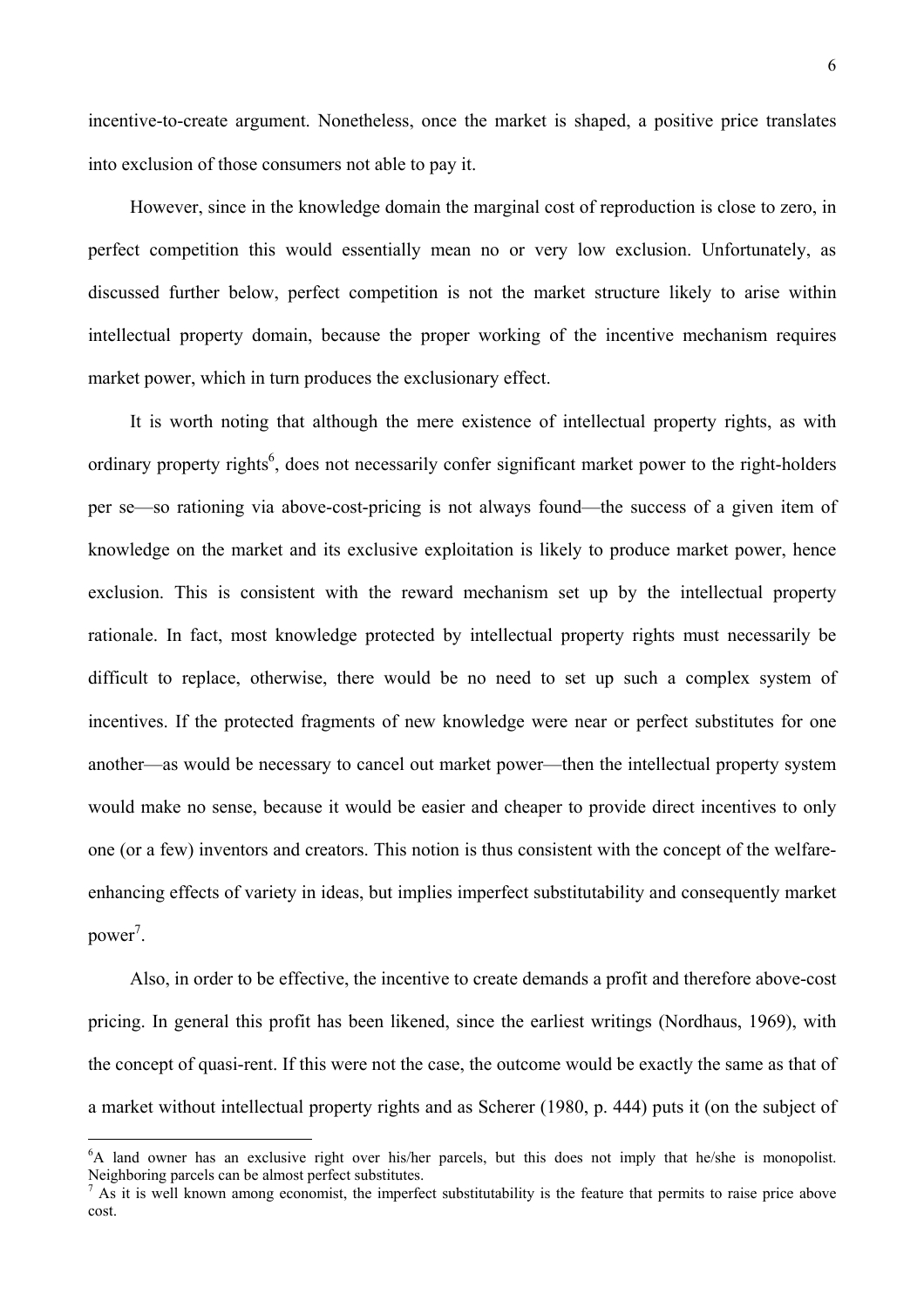patents), "If pure and perfect competition in the strictest sense prevailed continuously […] incentives for invention and innovation would be fatally defective  $[...]^{38}$ .

Further, the possibility for above-cost pricing brought about by intellectual property rights is easy to observe in the real world, where mark-ups on such property are significant. This is the case for example of trademarks and fashion, copyrights and music, patents and pharmaceuticals. Taking that latter example, the exclusionary effects and tragic consequences of uniformly enforcing patent laws have been widely debated with reference to antiretroviral drugs and HIV/AIDS in South Africa, and clearly illustrate the extent of the problem (Attaran & Gillespie-White, 2001; Scherer, 2004).

On the whole, above-cost pricing and the consequent exclusionary effects are the outcome of the intellectual property rights system, but are also a major policy concern when it comes to distributive and egalitarian principles. Nonetheless, if the above justification holds, intellectual property rights are necessary and the exclusionary effects on knowledge can be to a great extent likened to those involving private property and restricted access to protected resources such as food, land, and water<sup>9</sup>. Knowledge is a valuable, scarce resource—although being a public good, it is scarce in production and not in consumption —and requires that enclosures be built to avoid freeriding and thus promote productive efficiency. This brings up the usual trade-off between efficiency and social justice, but the topics up for discussion seem, at first glance, not to differ from those pertaining to private property in general  $10<sup>10</sup>$ .

 $8 \text{ In accordance with antitrust literature and practice, intellectual property rights per se do not in fact confer any market.}$ power, as affirmed by the European Court of Justice (*Deutche Gramophon GmbH v. Metro-SB-Grossmrkte GmbH*, 78/80, June 8, 1971, ECR 487) and by the US FTC and DOJ (*Antitrust Guidelines for the Licensing of Intellectual Property*, 1995). intellectual property right-protected information, if not successful, will not allow the legal monopoly granted by intellectual property rights to translate into an economic monopoly. However, it is the prospect of securing supraprofits (and therefore market power) that constitutes the incentive to create, since a perfectly competitive market would deliver no extra profits and therefore zero incentive. The logic behind intellectual property rights is thus to reward successful ideas with market power: to provide a monopoly, to a greater or lesser extent, as a private benefit in exchange for the creative effort/investment. For an in-depth discussion see Ramello (2005a).

<sup>&</sup>lt;sup>9</sup> Of course, in the case of private property, prices are exclusionary in the competitive regime as well because they must cover significant costs. By contrast, in the knowledge domain competitive pricing would imply prices close to zero since marginal costs are very low. It is the incentive mechanism that requires pricing above marginal cost.  $10$  For an economist's perspective on property and hunger see for instance Sen (1988). For general theory on pro

see, among others, Munzer (1990).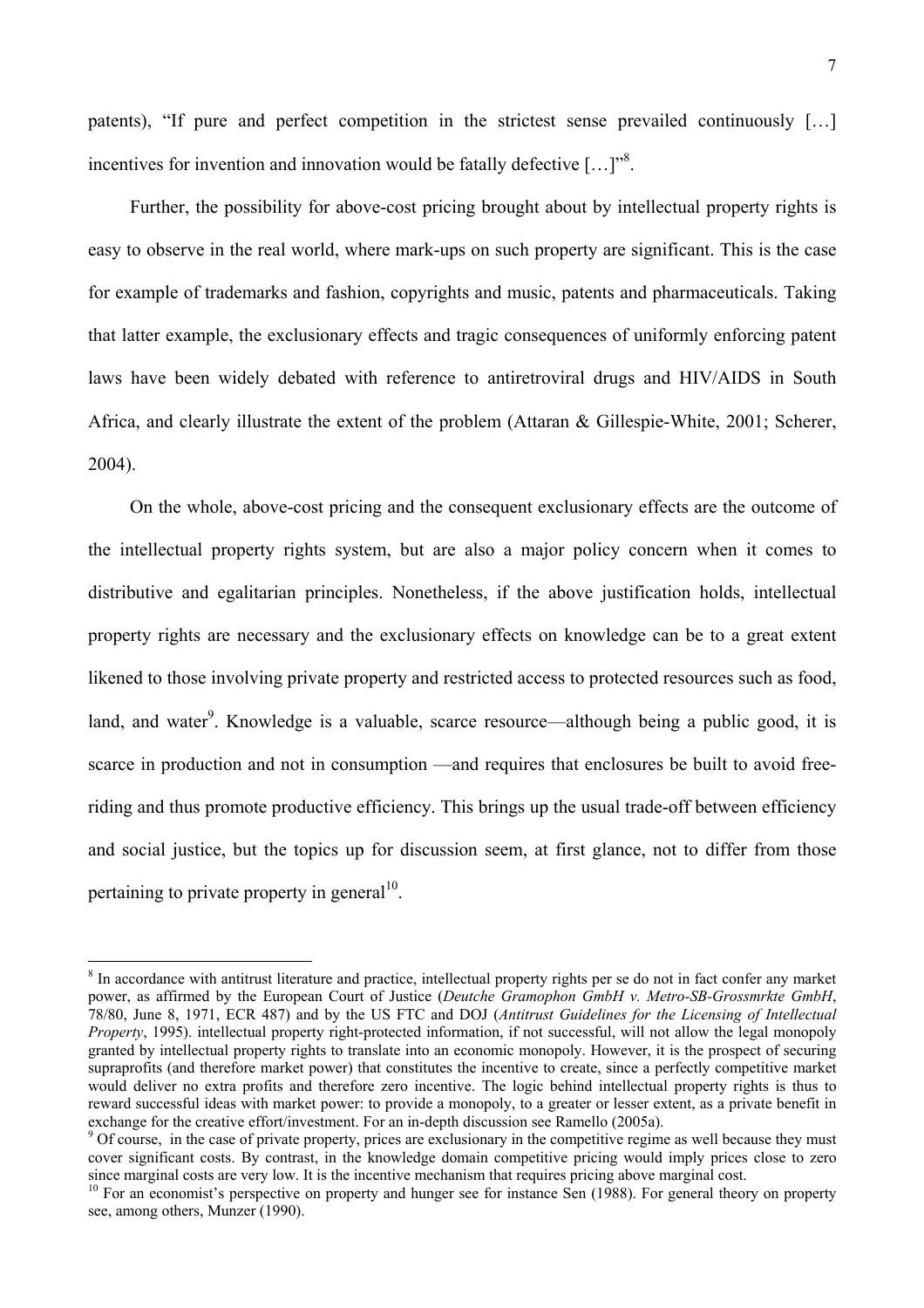As discussed in the following sections, however, this is not the case. Intellectual property rights concern an idiosyncratic domain where the typical exclusionary effects they create are amplified in a way that affects not only the static efficiency, in the manner with which we are familiar—i.e. by excluding those who are not able to pay the price for a good—but also the productive process (by causing the underproduction of a public good and the depletion of production technology). This, it will be argued, affects not only efficiency but also social justice.

# **3. The Idiosyncratic Nature of Knowledge**

The standard economic argument about intellectual property rights works if we envision knowledge as a typical private good or a sum of private goods. As we will see below, however, this is actually not the case, and such a perspective is also misleading when it comes to setting policy. Rather, in the knowledge domain, it will be argued, criteria of both efficiency and social justice require substantial access to knowledge, which is only possible if intellectual property rights are weak.

## *3.1 Knowledge as a Social Entity*

Indeed, while property exists in almost all human groups—although in distinct configurations intellectual property is essentially a peculiar institutional outcome of Western culture, and the recent proliferation of the literature justifying intellectual property rights demonstrates that even in this specific legal culture, the concept behind it is not as trivial as it may seem. Rather, the design of a particular legal category for appropriating knowledge suggests that we are dealing with an idiosyncratic milieu, and what is standard elsewhere is not automatically transferable here. If one looks at the variety of intellectual property rights and the differences in design, one can infer that knowledge is so different from the typical property subject matter that it requires distinct paradigms for its appropriation, which must be finely tuned in order to obtain the expected outcome. In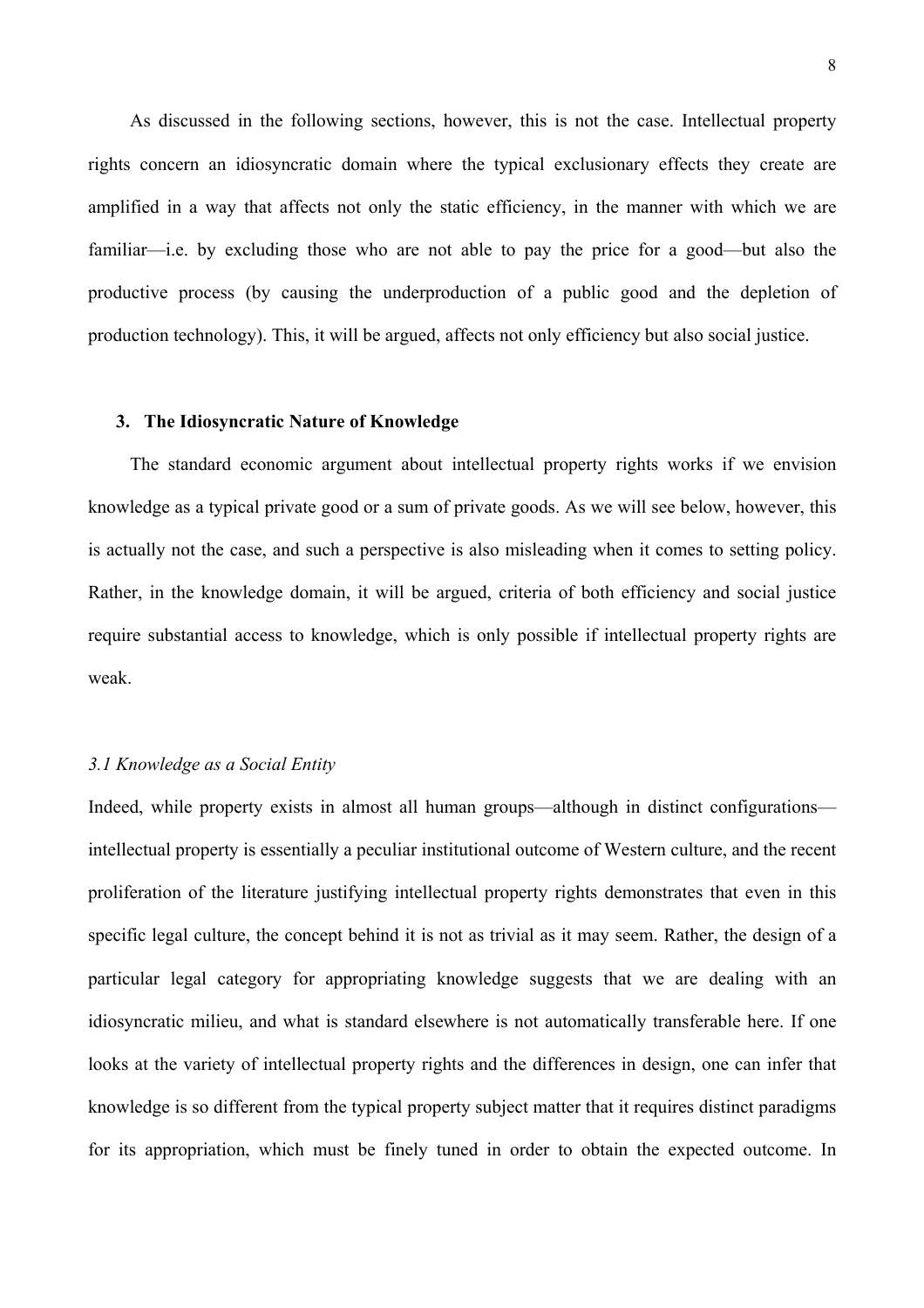particular, the nature of knowledge and the specificity of its productive process must be duly taken into account.

Nonetheless, a detailed description is not a trivial task. Knowledge is not just an intangible good or resource, defined and delimited like standard goods produced and exchanged on the markets, but a dynamic entity and a cognitive tool pertaining to social groups that is crucial to both the individual and to social action<sup>11</sup>. Knowledge essentially belongs to the collective context in which it is created. It is brought to fruition in the symbolic and semantic sphere defined by society, and renewed through sharing among individuals, which is thus an indispensable feature for creative activity.

Anthropology and social sciences have long generalized knowledge as such: knowledge is public because meaning is, and obviously there can be no knowledge without meaning. Accordingly, there can be no meaning without a human group to share it. Therefore, although knowledge fragments are often created by individuals, this can only happen embedded within the broader context of the collective semantic space to which the knowledge fragments are inextricably tied $12$ .

Romney (1999, p.104) provides some enlightening insight into this idea: "knowledge, found mostly in humans, arises from human inventions, is learned and handed down from one generation to the next, and usually varies from one society to another. […] it is shared among relevant participants and […] it is learned as part of our social heritage. […] In short, careful reflection

<sup>&</sup>lt;sup>11</sup> It is worth noting here that I avoid the term "information" and the related "information goods" in favor of "knowledge," in accordance with extensive economics literature (for a survey see Carlaw et al., 2006). Although the two terms are sometime used interchangeably, they refer to distinct concepts. An item of information is a message containing structured data, while knowledge addresses the cognitive context of economic agents (Cowan, David & Foray, 2000). It bears the expanded meaning commonly associated with "the state or fact of knowing," and corresponds to the more general definition of "the sum or range of what has been perceived, discovered" (American Heritage Dictionary of the English Language,  $4<sup>th</sup>$  edition, 2000). It is dynamic in nature, and can therefore never be entirely encoded or commodified as a whole. Although fragments can be encoded and somewhat appropriated, it is only an attribute of a collectivity of individuals (Cowan, David & Foray, 2000; Rooney, 2003; Ramello, 2005b). In effect, the dynamic character arising from the process of communication is necessary not only for the existence of knowledge, but also for the sustenance of human groupings (see Polanyi, 1966). 12 There is extensive literature on this point. One of the most illuminating is Geertz (1973).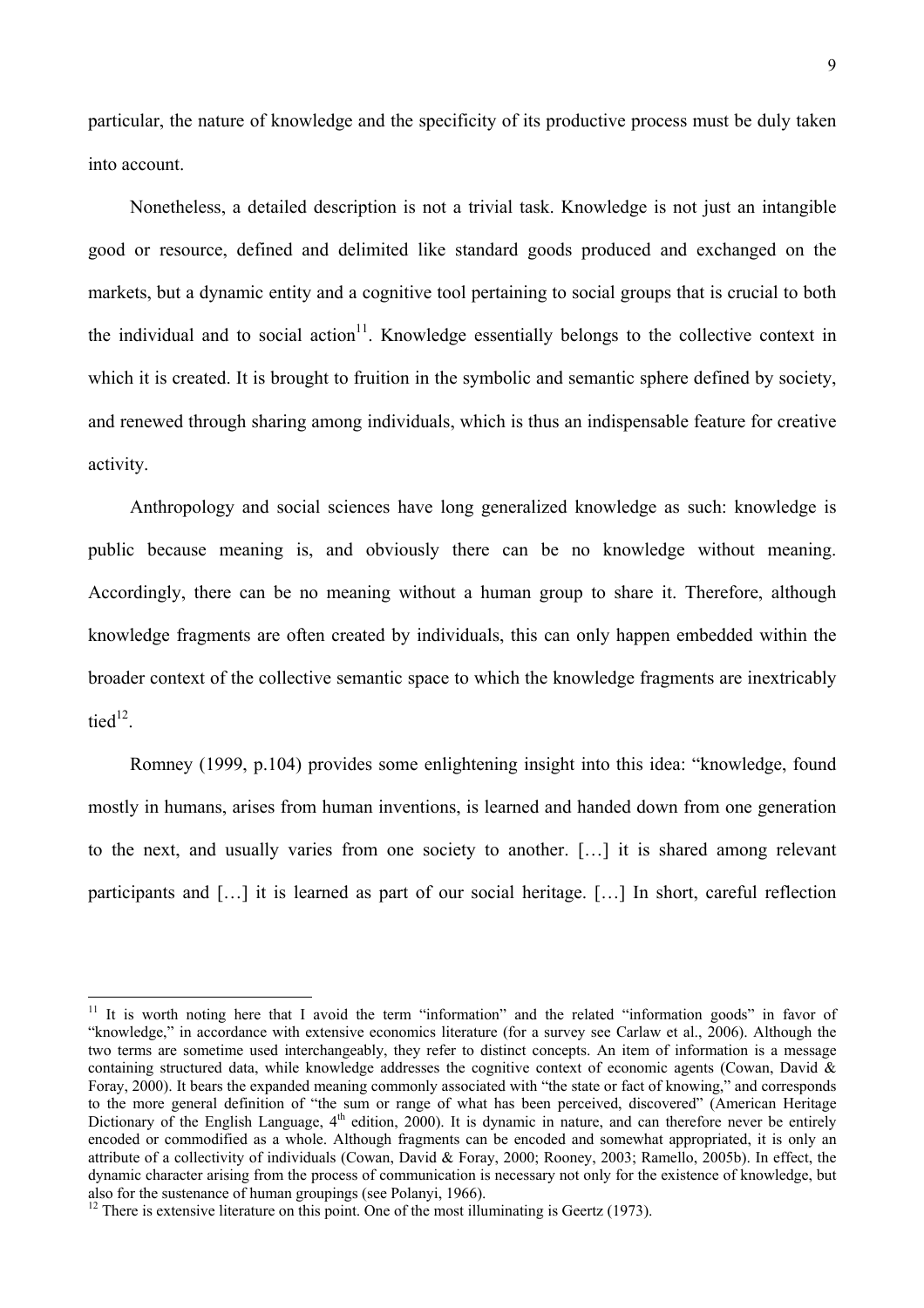reveals that the very notion of [knowledge] involves sharing of ideas, concepts, behaviors, etc., by more than one person."

On the whole, the above demonstrates two important features of knowledge: knowledge is both input and output as recognized though not developed by selected articles in economics<sup>13</sup>; and the sharing process is necessary in order to make any creative effort effective, constituting from this perspective a sort of production technology (Weitzman, 1998; Rooney et al., 2003; Ramello, 2005b).

Consistent with its social and dynamic nature, knowledge presents another puzzling feature not possessed by ordinary commodities: its "indivisibility," which implies two orders of nuisances somehow connected to one another: first, the definition of what can be appropriated by an intellectual property right is not trivial; and second, the appropriation of a part always entails the whole entity (Rooney et al., 2003).

The first such concept, according to  $19<sup>th</sup>$ -century English legal scholar Augustine Birrell, is easily explained: while it is simple to draw the boundaries of a physical asset—a leg of a mutton, in Birrell's example—it is altogether impossible to determine (for example) how much a book truly belongs to an author, because any creative endeavour contracts a significant and indissoluble debt with its precursors, and with the context in which it is generated (Goldstein, 1994). This of course is consistent with the nature of knowledge as a public good.

Hence, the atomization process enforced via copyright, and via intellectual property rights in general, is just a rough approximation of the division of physical assets—land, cattle, etc.—while any appropriation in the knowledge sphere will be more extensive than in physical property domain, generally appropriating parts that are socially owned or that have been created by someone else.

<sup>&</sup>lt;sup>13</sup> There are few economics papers that take this feature into account. They generally emphasize appropriability over accessibility, with one notable exception being Arrow, who in his seminal paper (1962) warned that if this is the case. then private appropriation procured by intellectual property rights may seriously compromise the incremental accrual of knowledge and, consequently, the collective well-being. Unfortunately, Arrow does not follow up on this observation. More recently, Landes & Posner (1989) stressed that when enforcing copyright, there are two opposite effects: an increase in the supply of new works brought about by the statutory economic incentive, versus a decrease in supply brought about by the exclusionary effect of copyright. The resolution of this trade-off is the key to determining what the overall consequences of copyright will be. Nonetheless, they rely on some specific assumptions considering that the first effect will always prevail.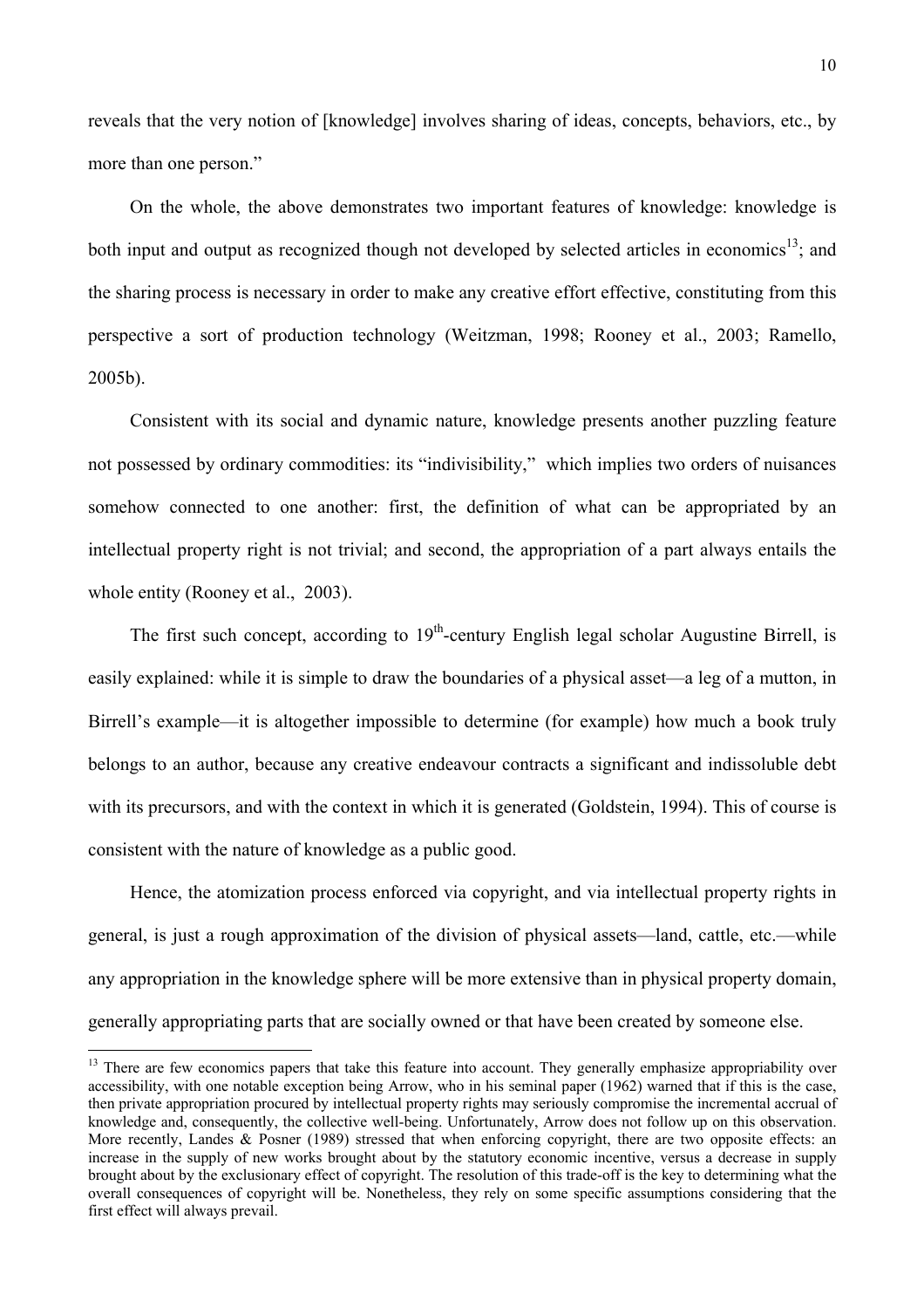The second implication, again linked to its nature as a public good, is that because knowledge is a collective and dynamic entity, appropriation cannot concern only a specific number of bits, but also the process itself.

Taken together, these two notions can easily lead the intellectual property rights system into what can be termed a 'hyper-appropriation', where the typical exclusionary effects generated by property rights are amplified since they simultaneously affect "the product and the process."

The main reason for this outcome is the atomization procedure enforced by economic analysis representing human activities, which cancels from view all that resides in social relationships and which cannot be directly attributed to single individuals and pertains instead to human groups. In particular, this procedure of atomisation, according to its critics, has the effect of cancelling from view all that which cannot be directly attributed to single individuals, and which resides instead in the relationships between them (Granovetter,  $1985$ )<sup>14</sup>. On the whole, this over-simplification leads to a misrepresentation of knowledge viewed as a sum of discrete bits of information, thus neglecting the social dimension and its role in the productive process.

## *3.2 Codified and Tacit Knowledge*

 $\overline{a}$ 

We can elaborate on the above by adopting the analytical framework introduced by Polanyi in his seminal work *The Tacit Dimension* (1966), which mainly addresses the role of knowledge in the scientific domain but is widely referenced in the literature for its accurate description of the multifaceted nature of knowledge $15$ .

Polanyi represents knowledge essentially as a dyadic structure, made up of two distinct but complementary components: 'codified knowledge', which can be articulated and encoded; and an immanent form of knowledge, thus defined 'tacit knowledge', which does not lend itself to articulation or codification but which is nevertheless communicated, and therefore exists in

<sup>&</sup>lt;sup>14</sup> This representation of human action' "disallows by hypothesis any impact of social structure and social relations on production, distribution, or consumption" and thus produces a poorly descriptive picture (Granovetter, 1985, p.483).

<sup>&</sup>lt;sup>15</sup> For a survey on economics literature see Cowan, David & Foray (2000).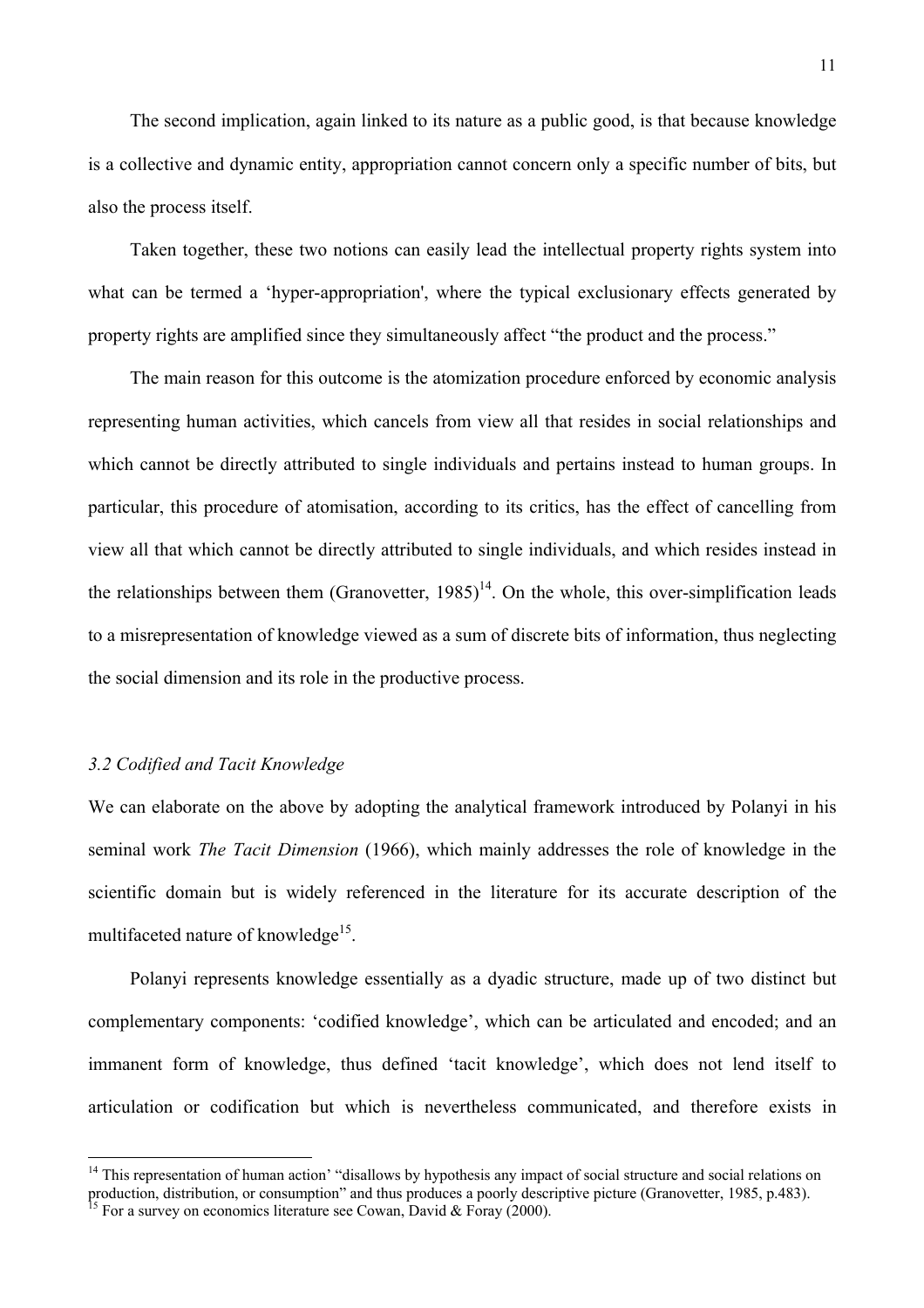interpersonal relations<sup>16</sup>. The former is a fragment of knowledge encoded in any one of the various media made available by society such as language, writing, reproduction technologies, and so forth. Because it can be encoded in discrete units (e.g., a book, a CD, etc.), it can also be commodified, appropriated by means of intellectual property rights and exchanged, giving rise to knowledge markets. Note that through the encoding process, knowledge becomes a static entity, and can be more or less likened to traditional private property such as a parcel of land or a can of beer<sup>17</sup>. After all, the very purpose of the label "intellectual property" is to bring appropriated knowledge into the realm of property.

On the other hand, the tacit form of knowledge is by nature a dynamic entity, and as such can never be entirely encoded and commodified. Consequently, as we shall see below, it cannot be produced and directly exchanged on the markets, thus giving rise to specific property rights on it, but depends instead on interpersonal relationships for its production and dissemination<sup>18</sup>. This is supported by various studies on technology transfer, which have stressed the difficulty of transferring the tacit portion of knowledge as compared with its codified portion, due precisely to the necessity of moving individuals as well as physical goods (i.e. of establishing ad hoc social relations), while demonstrating the inevitable need to promote both types of transfers if the policy is to have a favorable outcome (William & Gibson, 1990; Takii, 2004)<sup>19</sup>. In effect, tacit knowledge grows out of the dynamic sphere of the communication process, which is a prerequisite for the very existence of knowledge, as well as for the sustenance of human groupings.

<sup>&</sup>lt;sup>16</sup> For an overview see Cowan, David & Foray (2000). The fact that tacit knowledge is physically held by individuals does not negate its social nature, since, generally speaking, there is no such thing as a physical entity called "social relationships." In other words, individuals are the "bearers" of this type of knowledge, but the expression and transmission of tacit knowledge nevertheless requires interaction between individuals to take place.

 $17$  Interestingly, Thomas Alva Edison used the term "canned sound" to discuss the possibility of recording sound in a wax cylinder thanks to his 1877 invention, the phonograph (Silva & Ramello, 1999).

<sup>&</sup>lt;sup>18</sup> The dyadic nature of knowledge is also recognized by von Hayek (1945, pp. 521-522), who distinguished the portion of scientific knowledge that can be encoded as "unorganized knowledge […], the knowledge of the particular circumstances of time and place," which is essentially inalienable and demands the participation of several individuals in order to be exploited.

<sup>&</sup>lt;sup>19</sup> This assertion does not deny that in specific cases, intellectual property rights can play some role in transferring both codified and the related tacit knowledge by facilitating contracting and interpersonal interaction. However, this can be seen as more an exception than a rule and strengthens the argument that in intellectual property, a more conscious balance should be considered between various effects (Arora & Merges, 2004; Ramello, 2005c).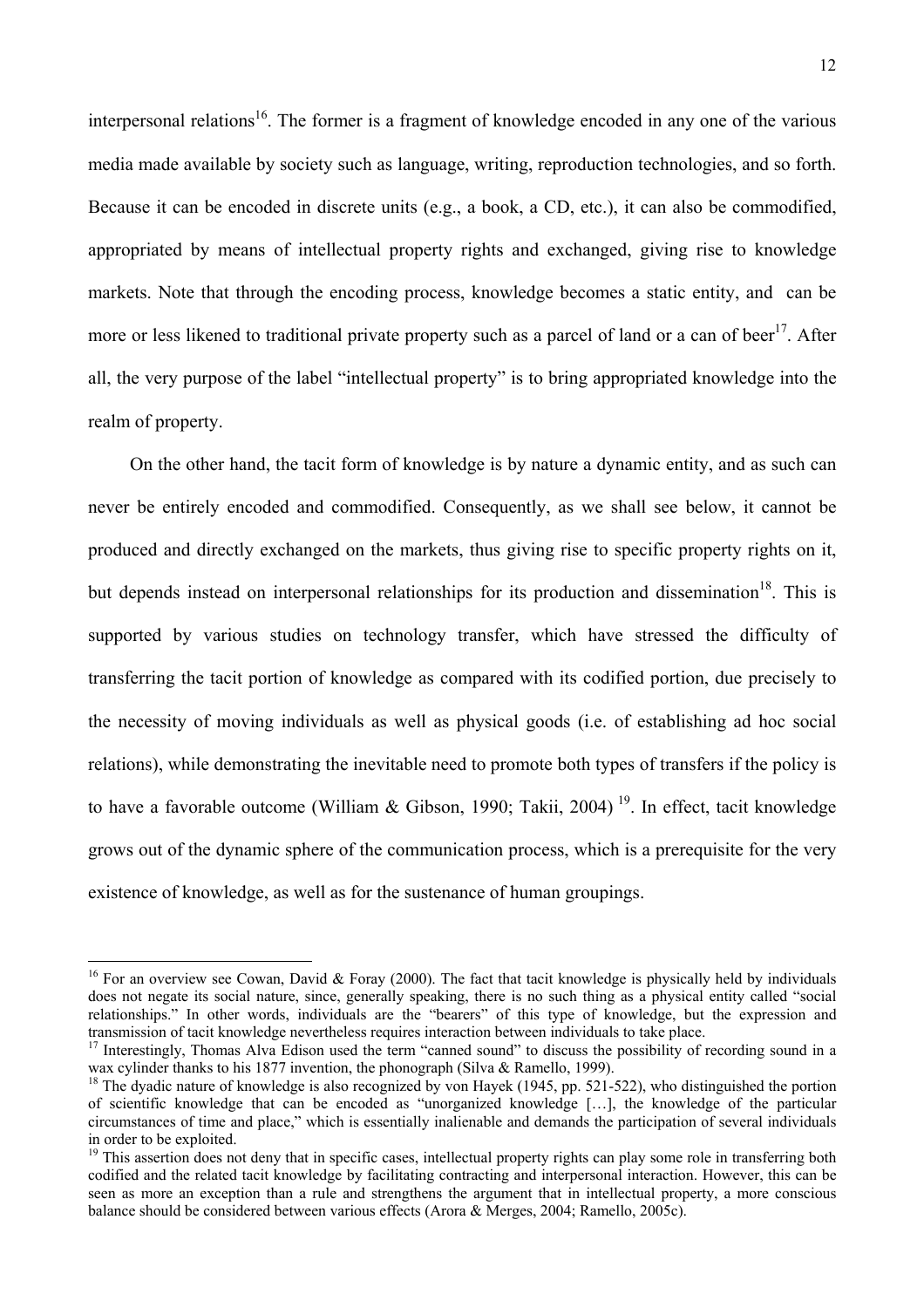It is worth noting that in view of the dyadic structure, the knowledge set encompasses the sum of codified knowledge fragments and their exchange does not *per se* imply the transmission of the tacit dimension. Given its nature, tacit knowledge can only be transmitted within a context of social interaction. This explains, for example, the rationale behind typical educational systems: books are generally used to provide information, but the presence of a teacher is necessary to impart learning, and in general to communicate those aspects of knowledge that cannot be statically encoded. Accordingly, Nelson (2003, p. 917) asserts that any "classroom equipment […] [is a] complement not a substitute for an effective teacher working with students." What is missing, in fact, is the imparting of that tacit knowledge which books alone are unable to convey<sup>20</sup>.

On the whole the above has serious implications for knowledge production: tacit knowledge and the related social relationships are not only an important part of knowledge, but also a crucial determinant for the productivity of the creative process<sup>21</sup>. In other words, the existence, transmission and development of knowledge, all at once representing the productive technology require as a necessary condition the social interactions which in the knowledge domain are called 'sharing', what elsewhere has been termed as "some kind of cumulative interactive process" (Weitman, 1998, p. 332). This is tantamount to asserting that knowledge, when construed as a technology, presents increasing returns in the access

Several studies in fields as diverse as medical sciences, organizational sciences and economic gorwth essentially confirm this claim<sup>22</sup>.

# **4. Access to vs. Exclusion from Knowledge: a Simple Descriptive Economic Model**

Further to the above, the effects of intellectual property rights are various and all should be properly taken into account in order to evaluate the overall outcome. In particular, considering the

<sup>&</sup>lt;sup>20</sup> Nelson & Winter (1982, p. 78) further argue that "[...] a trait that distinguishes a good instructor is the ability to discover introspectively, and then articulate for the student, much of the knowledge that ordinarily remains tacit".

<sup>&</sup>lt;sup>21</sup> Nelson & Winter (1982) explicitly introduce the productive role of tacit knowledge

<sup>&</sup>lt;sup>22</sup> Willison & MacLeod (2002), Liebeskind et al. (1996), Romer (1990), Weitzman (1998). The adoption of specialized knowledge such as judge-made law governed by an open access model is essentially rooted in the need to preserve the collective dimension of creation, and can be interpreted in the same vein (Harnay & Marciano, 2007).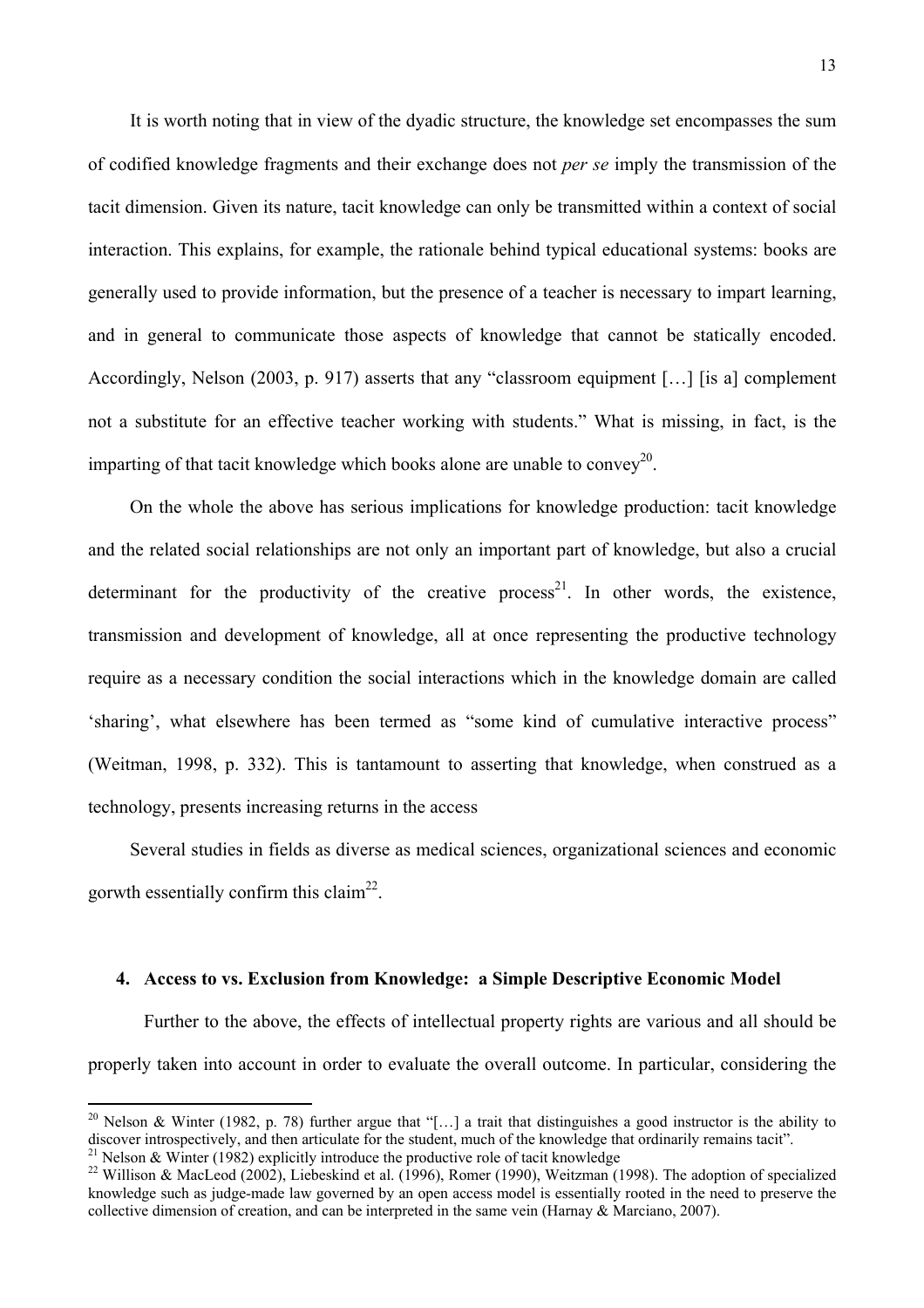joint nature of knowledge as an output, an input and a productive technology, the appropriation set up by intellectual property produces three categories of consequences. First, there is the pecuniary incentive that can play the useful role of attracting individuals to the inventive process; this is not challenged here *per se*. Of course, for anyone who has to earn a living, expecting economic benefits to exceed opportunity costs thanks to specific property rights can make knowledge production an attractive endeavour. This is not the only feasible incentive, but is certainly an important one<sup>23</sup>. Secondly, as pointed out by Arrow (1962) and more weakly by Landes and Posner (1989), the incentive mechanism will likely increase the cost of knowledge as an input. Hence, the total incentive effects will be discounted by the increase in production costs. Finally, the exclusion enforced via intellectual property rights will impair the sharing process and according to what discussed, thus the productivity of knowledge as a technology.

Naturally, the net balance of the three effects is not obvious and must be properly considered when setting policies. In particular, the last feature is crucial for understanding the overall consequence of exclusion, and provides an important new argument for preserving extended access to knowledge in view of efficiency. This, in turn, suggests a convergence between the promotion of efficiency and the pursuit of social justice in the knowledge domain, as further investigated in the next section.

The model shown below tries to capture this view by proposing a bridge between standard economic reasoning and the hypothesis concerning the idiosyncratic nature of knowledge. Figure 1, helpful for positive purposes, highlights the consequence of neglecting the nature of knowledge as a productive technology. It starts from a standard representation of the "incentive to create," then introduces the changes occurring once the effect on the production side are considered by overlapping a number of different pictures corresponding to varying levels of appropriation via intellectual property. Figure 2 presents the final model once all the knowledge features are considered, and is useful for normative purposes.

<sup>&</sup>lt;sup>23</sup>On an in-depth discussion of different incentives see for instance Nelson (2003).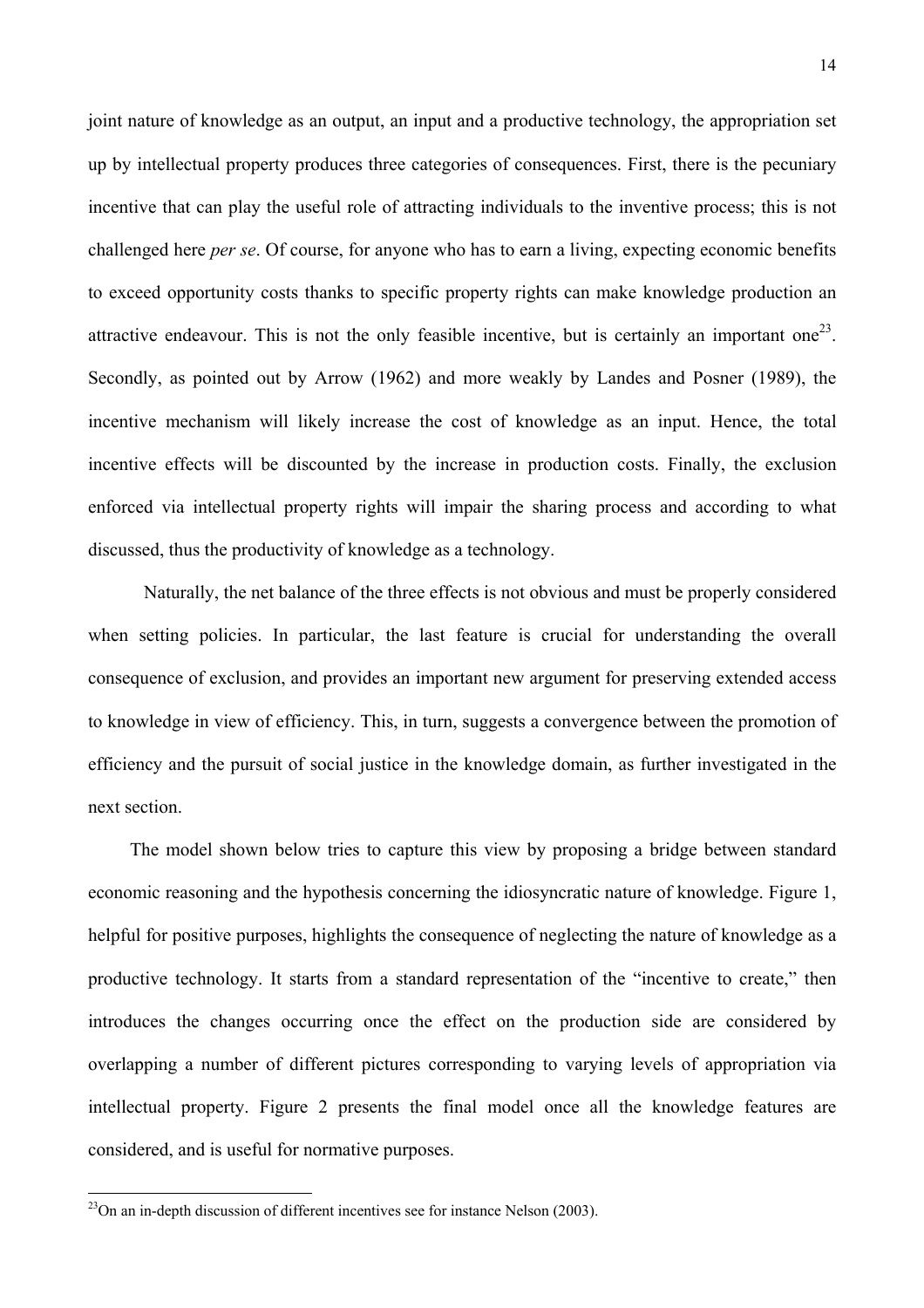Let us imagine, for the sake of simplicity, that the production of new knowledge depends only on a variable  $\theta$  representing the strength of the intellectual property right and thus negatively affecting access to knowledge<sup>24</sup>. In other words,  $\theta$  measures the degree of appropriation permitted by an intellectual property right. Let us assume *0≤θ≤1*, though this assumption will be more practical in Figure 2. Thus,  $\theta = 0$  means no intellectual property rights;  $\theta = I$  implies the strongest level of appropriation and, in accordance with incentive theory, should stimulate greater revenue for the owners of the rights.

The value of  $\theta$  depends on several variables such as the right duration (time span) and scope (breadth of appropriation), the strength of law enforcement (hence the infringer's likelihood of being caught), the extent of fines and criminal sanctions, the selectiveness of entitlement criteria, the extension of spill-over spaces intended as derogation of appropriation, and so forth<sup>25</sup>. Consequently, while the definition of  $\theta$  is easy in abstract, it is difficult as a matter of practice, meaning that it is simple to talk about weak or strong appropriation is but hard or even impossible to define a precise (e.g. optimal) level. This observation, as discussed further below, is useful for policy prescriptions.

# (FIGURE 1 ABOUT HERE)

The  $F_i$  curves with  $i=1,2,...n$  in Figure 1 represent a set of knowledge production functions—roughly speaking, productive technologies—such as  $q = F_i(\theta)$  where q is the level of knowledge produced and  $q^*=F_i(0)$ , with  $q^*>0$ , the level of knowledge freely produced in a given state of nature. The latter value is easily demonstrated by the observation that knowledge production exists throughout human history and societies, even in their absence. It takes into

 $24$  Remember that the exercise of the exclusive right granted by intellectual property rights, as discussed in section 2, implies above-cost pricing and by consequence exclusion.

<sup>&</sup>lt;sup>25</sup> The strength of appropriability is linked to the design of the law and other law enforcement variables. For a discussion of distinct intellectual property rights and references to further literature see Ramello (2005).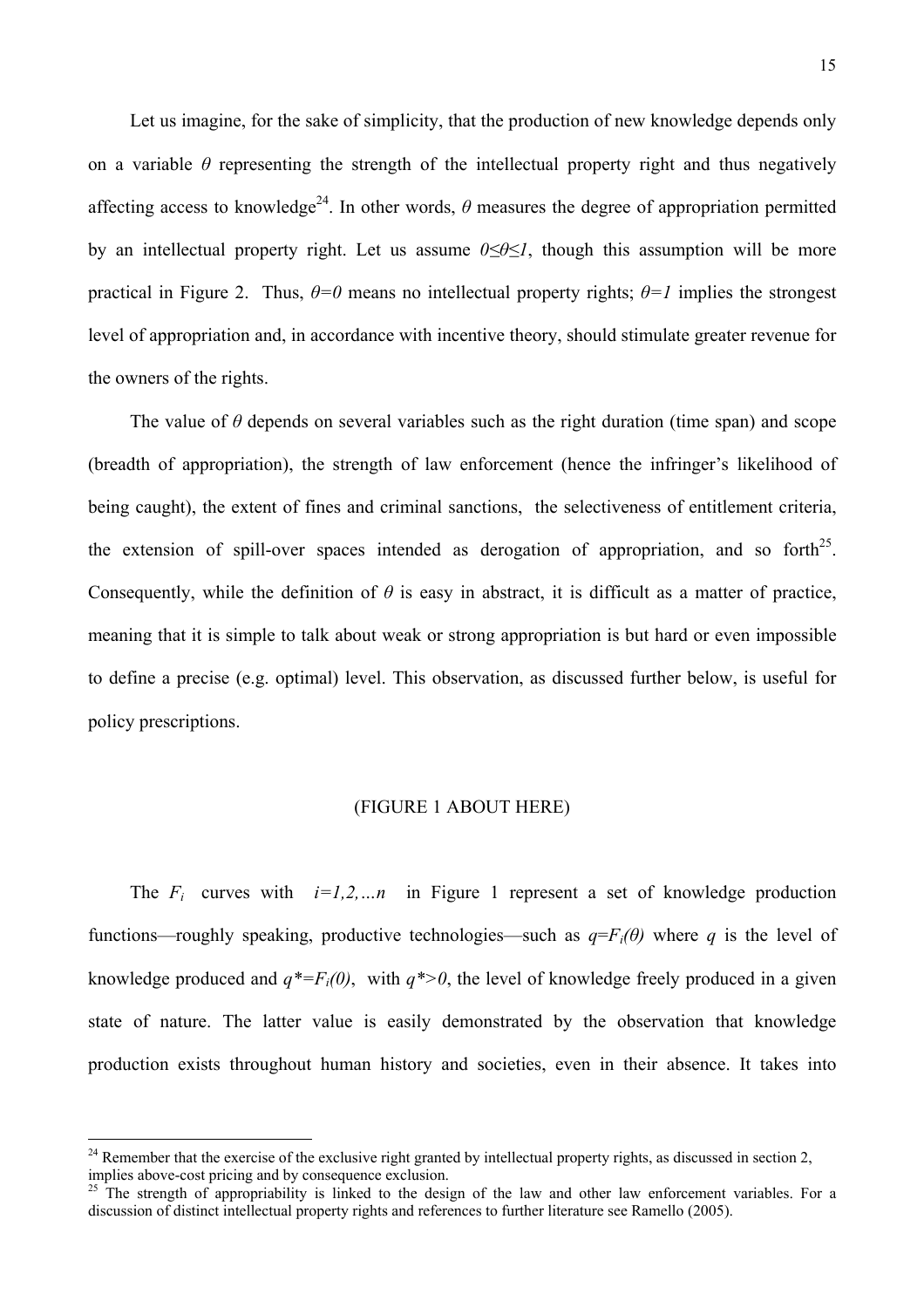account that for any given human group there is a certain level of knowledge sharing and productivity.

The slope of  $F_i$  production functions is a consequence of the increasing production costs, as explained above: the stronger the appropriation, the higher the cost of knowledge as an input. Accordingly, the incentive effect along a given curve (e.g.  $F_l$ ) diminishes with the increase in  $\theta$ .

Nonetheless, it has been argued that the productivity of knowledge will also be affected by appropriation, decreasing in  $\theta$  due to the negative effect on the sharing process. Hence, a significant increase in  $\theta$  will negatively impact the creative technology; this can be taken into account by the shift from a given production function, say  $F_1$ , to another to the left, say  $F_2$ , where any given level of *θ* will generate a lower level of *q*.

This impairment process will go on as long as appropriation is strengthened, and for certain level of *θ*, the effect will become totally negative and the production function will be downward sloping, as in the case of  $F_n$  thus always undermining  $q^*$ .

This contradicts the standard incentive theory, for which the production of knowledge is always positively related to appropriation; hence the production function should not change. The idea behind the incentive rationale is therefore that if one raises the level of *θ*, *q* will likewise increase. For a low intellectual property right strength, say  $\theta_l$ , the production function in a given time will be described, for instance, as  $F_l$  and the level of knowledge produced will be  $q_l$  which is greater than *q\**. Hence, intellectual property rights have the desired incentive effect on the production of knowledge.

By this reasoning, a stronger appropriation regime *θ2* should thus produce a higher quantity of new knowledge, say *q2a*, and accordingly exclusion will always enhance the welfare.

As discussed above, however, this does not actually happen if we introduce the idiosyncratic nature of knowledge. Expectations will be only partially fulfilled because the stronger intellectual property right regime will negatively affect the sharing process, hence productivity.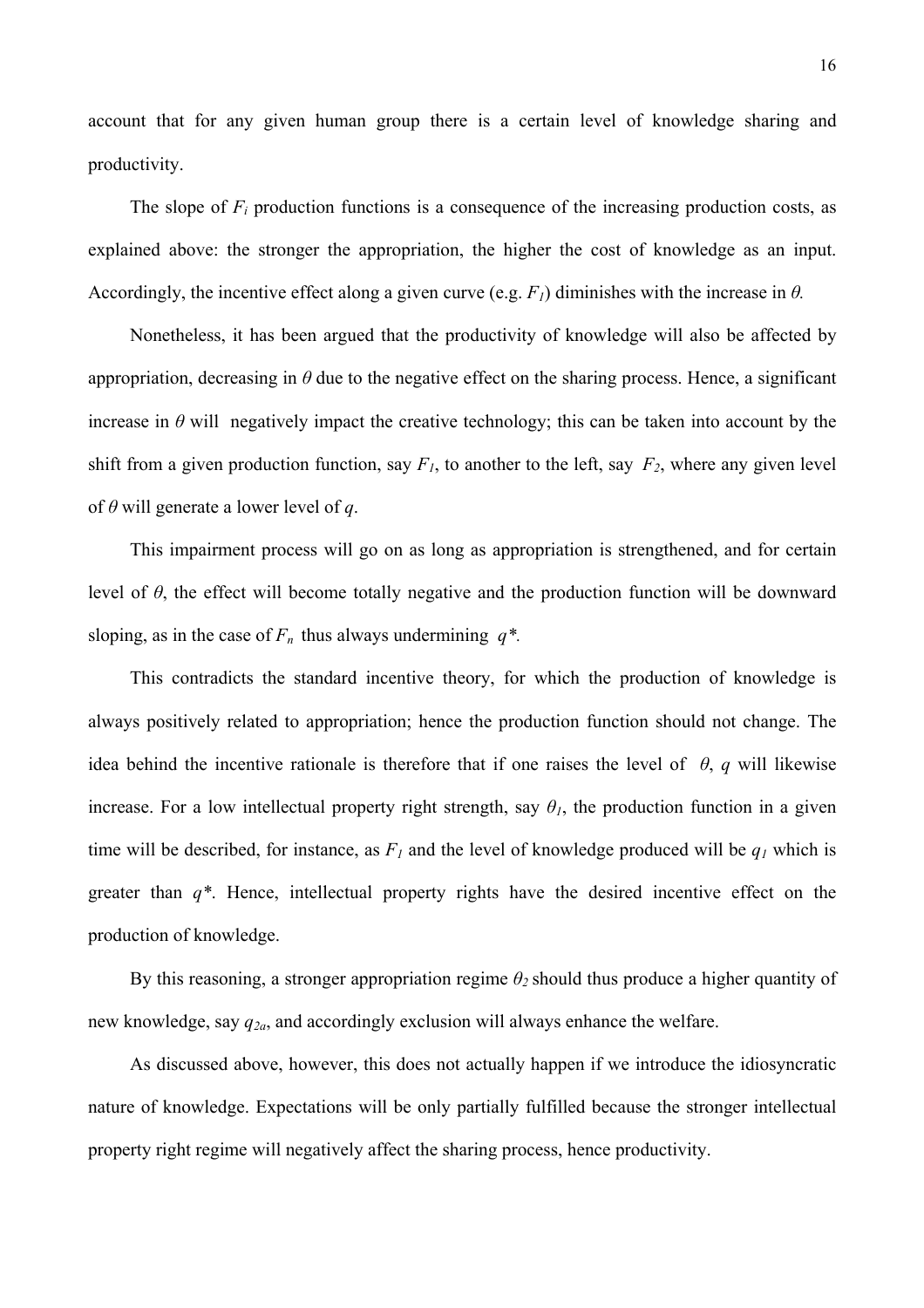In Figure 1 this effect causes for instance the shift from  $F_1$  to  $F_2$ , the new production function characterized by lower productivity. Consequently, there will be significantly less new knowledge, since  $q_{2b} < q_{2a}$ .

Nevertheless, in this case the incentive still seems to work as the quantity of knowledge still increases in  $\theta$ . Things change when  $\theta$  grows even stronger, up to  $\theta_n$  for example, the production function will continuously shift to the left: let us assume this has become  $F_n$ . Clearly, in this case the knowledge produced will be less than in the absence of intellectual property rights, because  $q_n$  < *q\**.

Taking this to an extreme, when intellectual property right strength is high enough, the quantity of new knowledge produced will tend toward zero, meaning that the entire sharing process will be impaired, that is to say tacit knowledge will be erased, and creative activities will come to a halt. This outcome is essentially the effect of an excessive appropriation of intellectual property on knowledge as a technology and corresponds to an extreme situation  $(\theta = 1)$ , which is difficult to verify since no law yet designed permits total appropriation<sup>26</sup>. In a sense it represents the upper boundary of appropriation.

The pattern for productivity described above can be further clarified by linking all the points corresponding to different pairs of  $(q, \theta)$  —  $q^*$ , A, B, C, etc.— as shown in Figure 1. The outcome will be curve presented in Figure 2.

#### (FIGURE 2 ABOUT HERE)

It is straightforward to note that *q* increases with appropriation at lower levels and decreases when appropriation is greater. In particular, the figure shows that below a certain level  $\theta$ ,

<sup>&</sup>lt;sup>26</sup> The best example of the described outcome is brought by what happens when all the individuals belonging to a specific culture die. It is possible to preserve objects and relics, cultural products and literary texts, i.e. codified knowledge, but the elements pertaining to interactions among individuals are lost and no new knowledge is produced.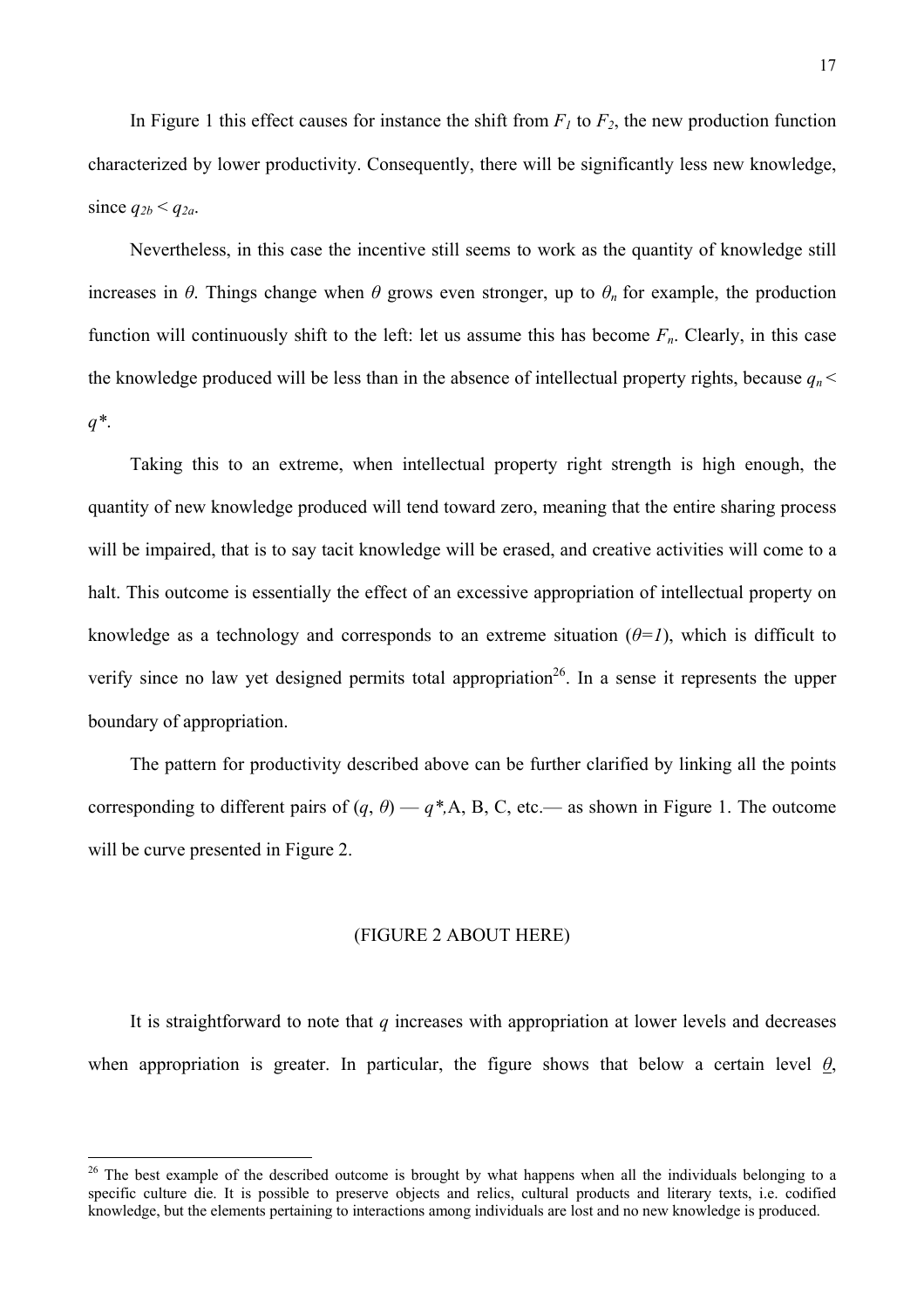corresponding to weak appropriation, intellectual property rights indeed produce a positive effect on knowledge production; though for higher levels the overall effect will be negative.

In other words, appropriation by means of intellectual property, similarly to what happens with trade tariffs or taxes, acts as a sort of tax on the production of knowledge: a certain level of appropriation has positive effects on productivity up to a given threshold, after which the effects will be negative.

At this juncture, the next logical step for economists would be to find the optimal level of appropriation by means of the usual mathematical tools, which in Figure 2 happens to be  $\theta$ . Unfortunately, this is easy to do in theory and almost impossible in practice, because the model presented above indicates just the essence of what happens in the real world. Considering the high variability of creative and inventive environments, the differences in knowledge produced by different intellectual property rights and the number of all variables defining *θ*, the search for this figure could be fruitless.

Nonetheless, from a qualitative perspective the previous result has an important consequence in terms of normative implications. Indeed, at least one important policy prescription can be inferred: the total appropriation of knowledge will never lead to an efficient outcome. Accordingly, the general rule that emerges is that weak intellectual property rights will likely have a more efficient outcome than strong ones.

All in all, if intellectual property can do some good, this will occur in a region of limited appropriation which implies of course lower productive costs for follow-on creators, wider access to knowledge, and the possibility of free-riding, understood as unpaid access to knowledge for a considerable number of individuals<sup>27</sup>. Stated differently, efficiency in the knowledge domain requires the preservation of broad access.

<sup>&</sup>lt;sup>27</sup> To put it differently: "[a] culture could not exist if all free riding were prohibited within it" (Gordon, 1992, p. 167). This is consistent with a significant stream of literature claiming the central role of free-riding and knowledge spill-over in its production.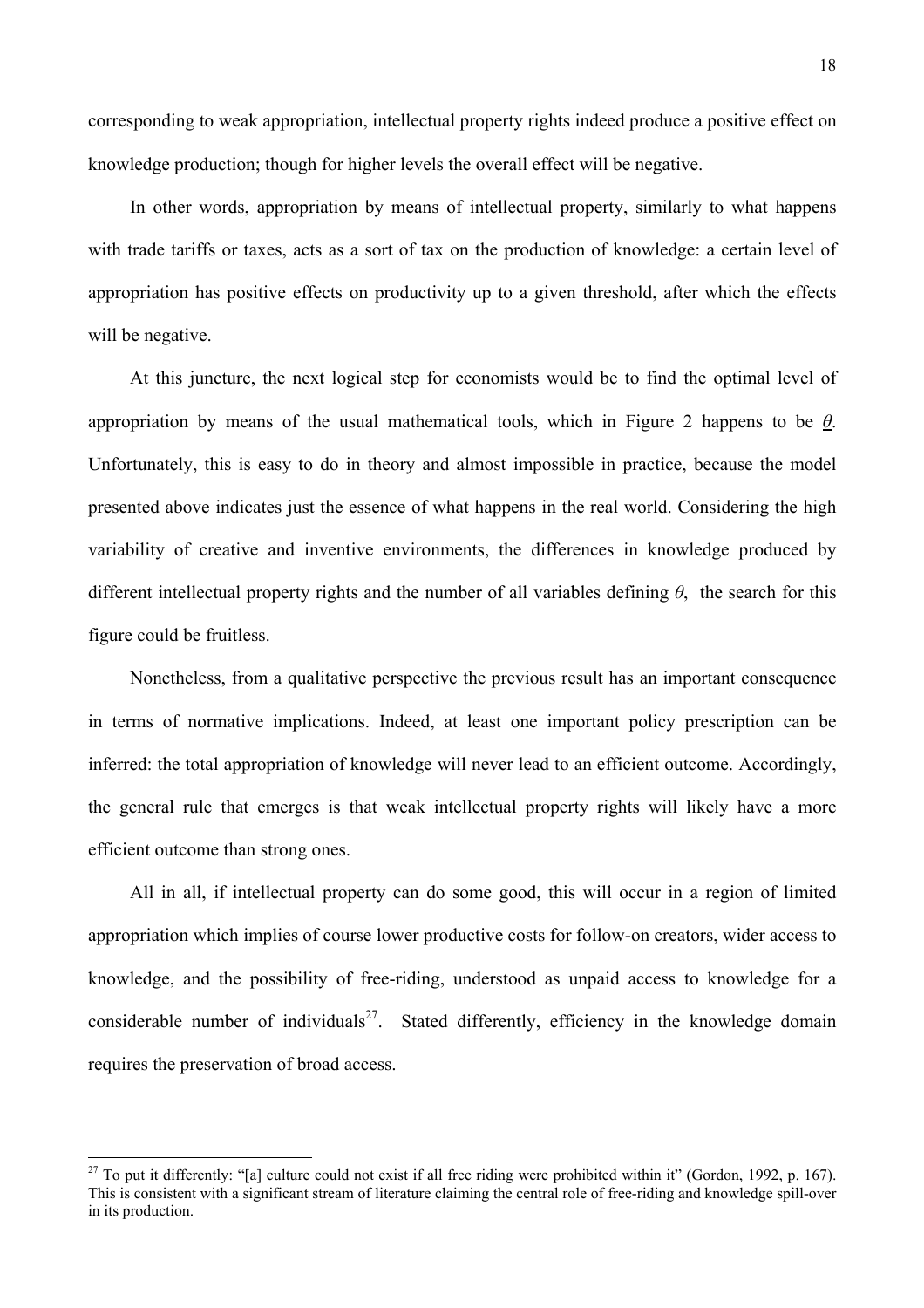## **5. Social Justice Meets Efficiency**

 $\overline{a}$ 

The policy-setting concept described above has another interesting feature, as it also serves the aim of social justice with regard to the provision of a range of welfare rights outside the sphere of income and the satisfaction of basic needs, regardless of individual merit (Stapleton,  $1998$ )<sup>28</sup>.

As economic theory broadly attests, entitlement to property rights affects the distribution of resources and is essentially geared toward promoting efficiency. The idea is that property rights attempt to achieve the optimal allocation of scarce resources in order to enhance the social welfare, roughly interpreted in the Pigouvian tradition as the maximum production of wealth. In other words, the only distributive principle in economics asserts that a given resource should be allocated by the most efficient user, regardless of other individuals or fairness.

From an egalitarian perspective, however, the concept of social justice demands that the distribution of scarce resources preserve the equal right of individuals to "the most extensive total system of equal basic liberties compatible with a similar liberty for others" (Rawls, 1971).

Clearly, although both principles deal with the allocation of scarce resources, they are guided by distinct and somewhat divergent goals. While the former essentially aims to determine the optimal use of a given (scarce) resource in order to achieve a higher level of wealth, no matter who benefits, the latter hinges on the principle of equality among individuals, and thus specifically takes into account the distribution of that resource and the provision to every individual of a range of welfare rights (Barry, 1989; Munzer, 1990).

In other words, while economic theory trusts in the mere assignment of rights and in the power of the market to produce efficient outcomes, completely disregarding the issue of distribution, the social justice rationale focuses on distribution and on the asymmetries created by economic mechanisms, possibly recognizing the need for an authority to take action on distributive matters.

 $28$  Of course the concept and the definition of social justice have been disputed and questioned ever since Plato's Republic. I am endorsing here the modern thesis that social justice "has less to do with individual conduct than a 'fair' distribution of material benefits and burdens in society and in this perspective it represents a major function played by states"(Stapleton, pp. 468-469).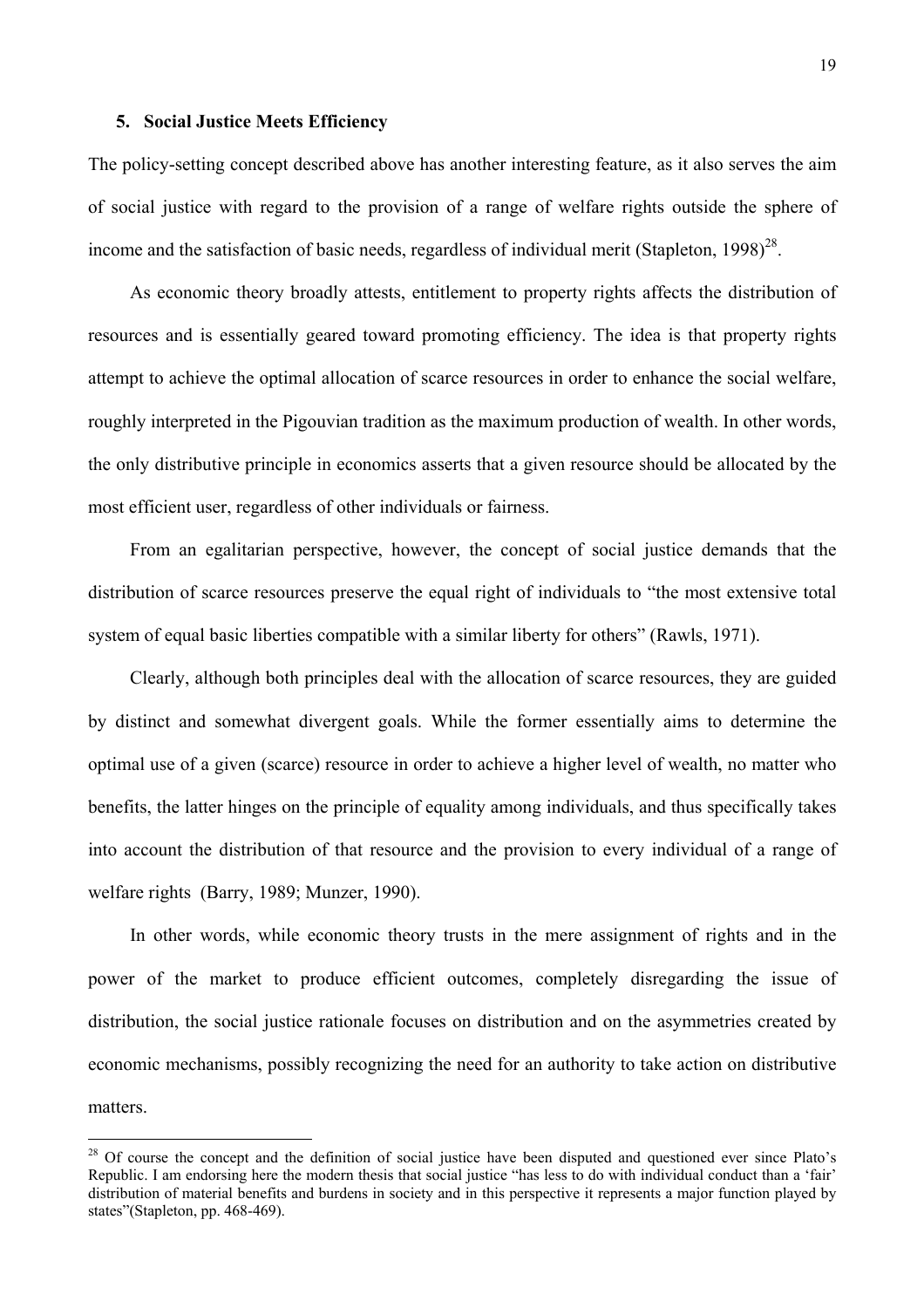Generally speaking, the two principles produce a trade-off that can be solved only on the basis of political considerations. This is the typical dilemma raised, for instance, by the general equilibrium theory, where most efficient solutions (almost) never meet the criterion of social justice<sup>29</sup>. What's more, economic theory is totally unequipped to deal with this<sup>30</sup>. Given the considerable number of efficient solutions lying on the contract curve, economics, has no guiding principle for choosing a specific solution. Even a very asymmetric distribution of resources—e.g., one party has all and the others nothing—is acceptable on the grounds of efficiency.

Social justice sets a different condition: the choice should be guided by the achievement of a common level of "wellbeing," i.e. the satisfaction of basic needs, regardless of personal merit, that are deserved simply because one is a human being living in a given society (Rawls, 1971; Miller, 1976). This principle relates neither to the claim of an identical level of material resources, nor to a minimal standard of living, nor to the goal of efficiency. Rather, it concerns "the willingness to recognize the rights and liberties of others and to share fairly in the benefits and burdens of social co-operation" (Rawls, 1971, 60-61).

Obviously, then, the creation of new property rights for a social entity such as knowledge addresses the concept of social justice, since it impacts not only the distribution of knowledge and rights over knowledge but also the social relationships, communication processes and selfexpression that access implies. All in all, appropriation and the resulting exclusion conflict with social justice.

It is worth noting that the feasibility of a higher level of knowledge does not imply an increase in social justice. Referring to Figure 1, for instance, the  $q_1$  quantity of knowledge produced is in economic terms better than *q*\*. However, since it is achieved by increasing the property of a few individuals and consequently prejudicing access to knowledge by a large number of individuals, it

 $29$  For a survey on general equilibrium theory see any textbook on microeconomics.

<sup>&</sup>lt;sup>30</sup> Naturally, this assertion refers mainly to the mainstream neoclassical tradition and does not consider the heterodox perspectives that attempt to solve the conundrum. Thus far, however, there is a widespread idea that the needs of many, if not most, individuals are unmet in the market order and in the theoretical representation of it (Stapleton, 1998).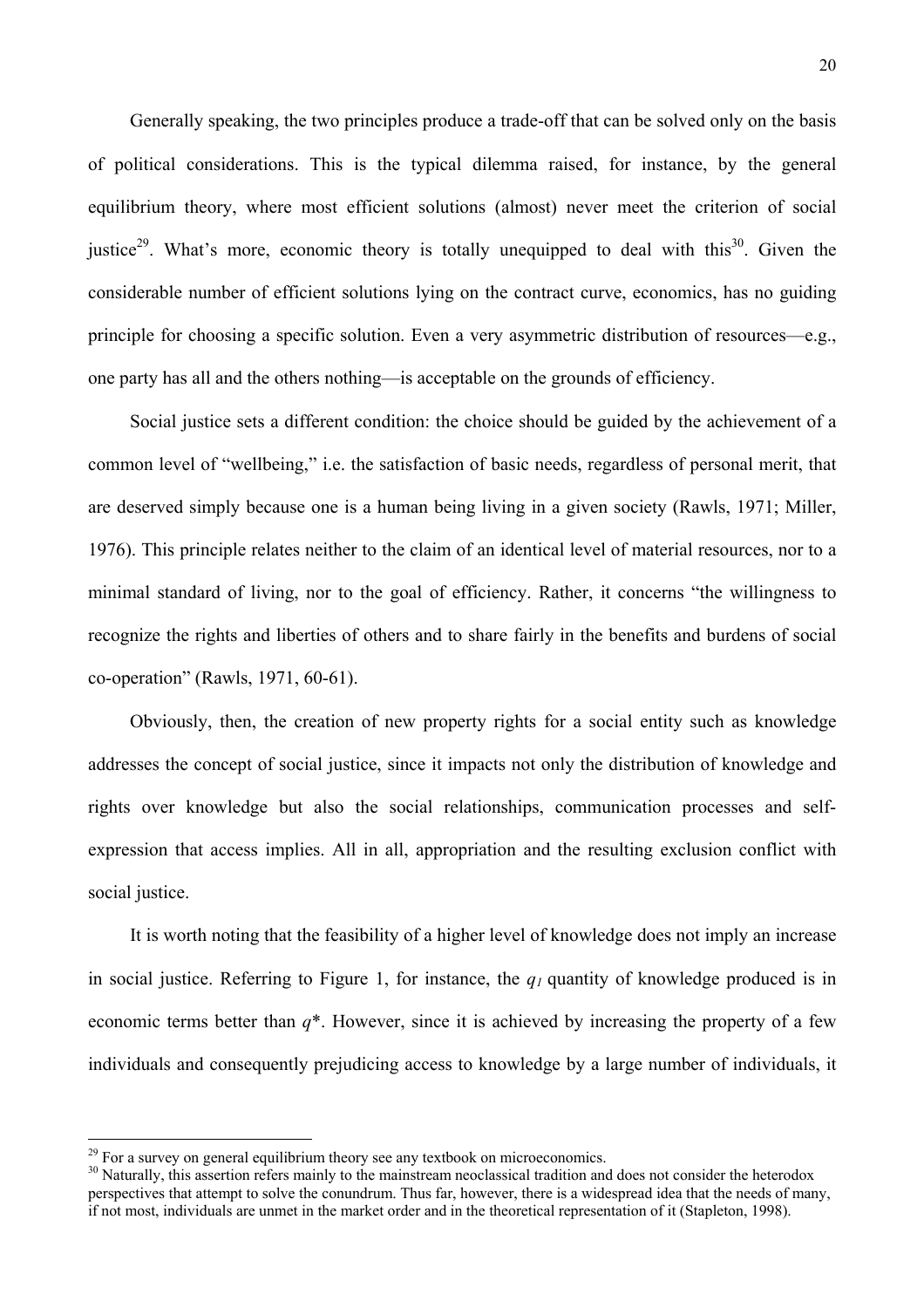can negatively affect distribution, increase exclusion and thus hinder social justice. This effect is more likely when the level of appropriation  $\theta$  is higher.

When appropriation is excessive, the outcome is a reduction in the total amount of knowledge that is socially feasible  $(q \leq q^*)$  in Figure 2). This of course renders the impairment of social justice more likely as it significantly reduces the total amount of resources.

It also violates social justice from an inter-temporal perspective, because appropriation by a given generation depletes the resource for the next generation, again, now accessing a stock of knowledge  $q \leq q^*$ . It is intuitively clear that from an economic viewpoint, the society in time  $t$ produces an externality over  $t+1$  and subsequent generations. Accordingly, extended appropriation at time *t* not only impairs social justice for the current generation, but can prejudice the attainment of it for any future generation. Indeed, the egalitarian principle embedded in social justice dictates that no generation has a greater right to a given resource, so "each generation accepts the dual role of beneficiary and trustee" (Frischmann, 2005, 464-465). This means that individuals are prohibited from compromising the interests of future generations in a given resource, intended as their right to inherit the resource in at least the same conditions as previous generations have had $3<sup>1</sup>$ .

On the whole, the social justice rationale argues again although on different grounds for as little appropriation as possible. As discussed in section 4, this is also valid from the perspective of efficiency: given the idiosyncratic nature of knowledge as a dynamic entity, its existence requires the preservation of sufficiently wide accessibility, while extensive appropriation impairs the resource and its productivity. When increasing returns in the number of users do matter, as in case of knowledge, the scarcity concept is simply reversed (Ramello, 2005b). Then the exhaustion of knowledge is caused by under-exploitation, which calls for weak propertization. Hence, in the knowledge domain, efficiency seems to shake hands with social justice.

 $31$ It goes without saying that this concept should be equally applied to other resources such as the environment. However there is a significant difference in the case of knowledge relying on the concept of scarcity, again highlighting its distinctive nature: while in the former, depletion of the resource stems from its overutilization–-this is the typical case of commons that exhibit diminishing returns with a growing number of users–-in the latter, depletion is caused by underutilization since the creative commons present increasing returns with number of users. For an in depth discussion of this point see Ramello (2005b).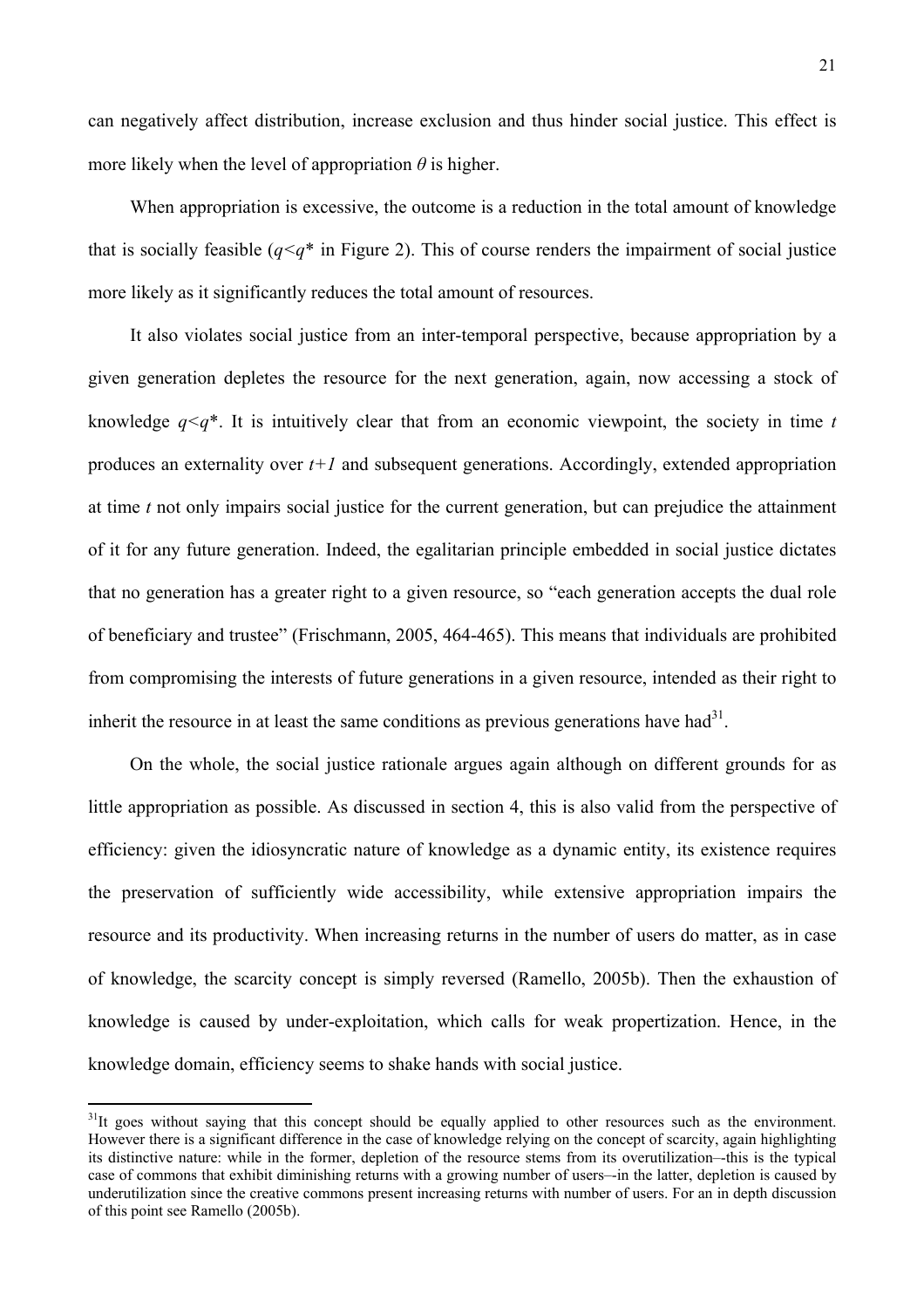The earliest structure of intellectual property rights appeared to be consistent with the enounced rationale, as the rights were originally conceived to give individuals incentive and entailed marginal private appropriation. This feature kept the impact on the public dimension and the sharing process as low as possible. Copyright, for example, was originally drafted to expire 14 years after the publication date. The fair use doctrine, again concerning copyright, permitted several exceptions to the exclusive right granted to the owner. In science, wide swaths of public domain were recognized in order to preserve the basic tools of research.

The current extension of copyright to 70 years after the author's death, the progressive erosion of fair use space, and the possibility to copyright and patent an increasing number of subject matters is now changing the entire framework, with apparent disregard for the original criteria.

## **6. Concluding remarks**

The main rationale for justifying intellectual property relies on the thesis of the incentive to create. Creators and inventors are economic agents attracted by the returns they expect from their effort. This depiction is practical and widely endorsed by law and economics theory, but does not give due weight to the complexity of knowledge production.

This work does not contest the potential benefit of the opportunity for creators and inventors to reap some profit from their work. Rather, it considers the idiosyncratic nature of knowledge, which is simultaneously input, output and productive technology, and is closely linked to the social dimension. This provides further insight into the production process and suggests a significantly different framework for policy.

More specifically, because of the increasing returns governing the creative technology, the efficiency criterion used to guide the economic choice calls for weak intellectual property rights, thus preserving wide access to knowledge. A stronger appropriation regime would significantly impair the total outcome of the creative processes.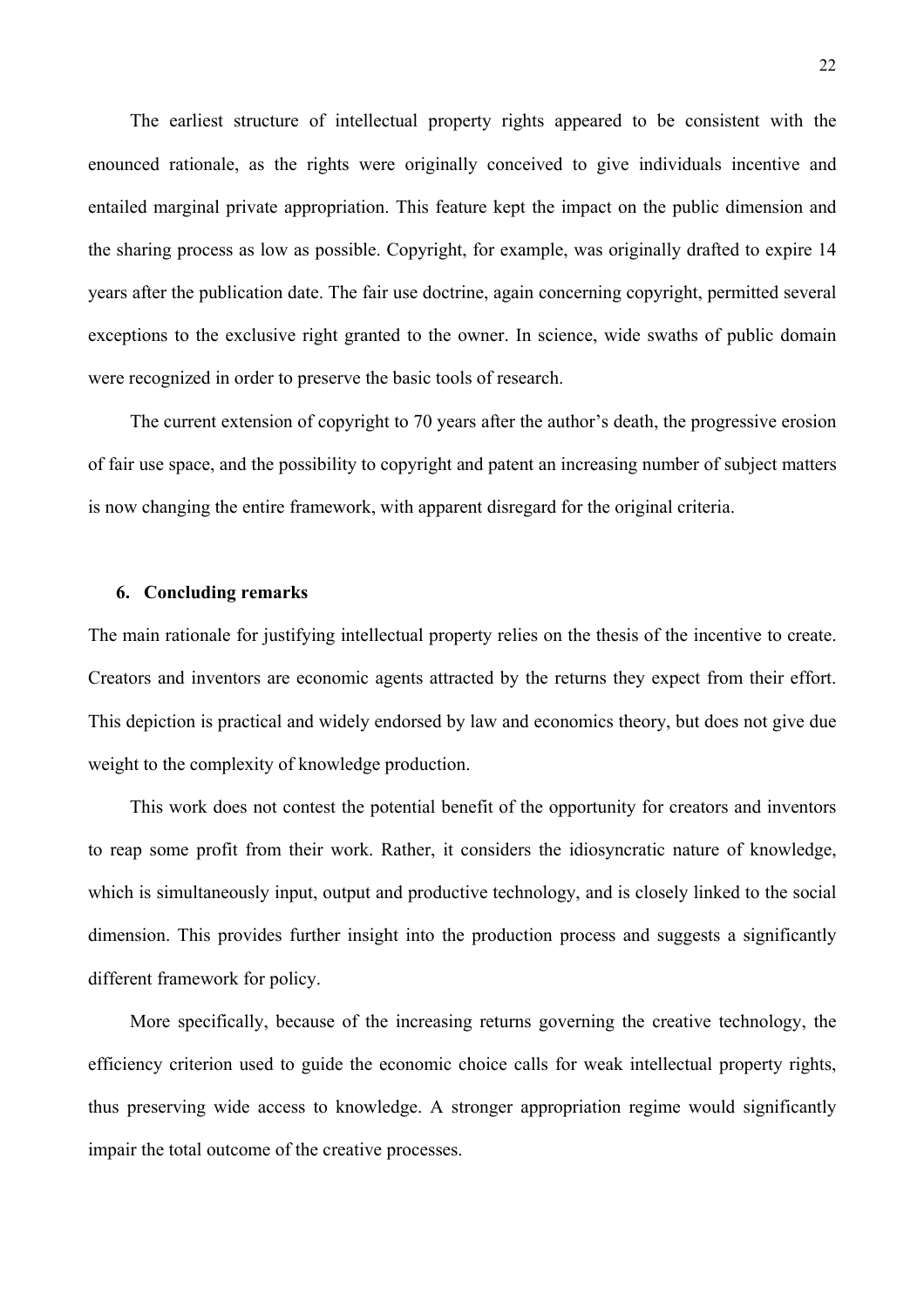Interestingly, this appears to apply equally from a social justice perspective, perhaps in an

effortless solution to the age-old trade-off between economic efficiency and social justice.

# **References**

- Attaran A. and Gillespie-White L. (2001), 'Do Patents for Antiretroviral Drugs Constrain Access to AIDS Treatment in Africa?', *Journal of the American Medical Association*, 286, 1886-1892.
- Barry B. (1989), *A Treatise on Social Justice* (London: Harvester-Wheatsheaf).
- Bentham J. (1839), 'A Manual of Political Economy', in (1962) *3 Works of Jeremy Bentham*, Jay Browning.
- Carlaw, K., L. Oxley, P. Walker, D. Thorns and M. Nuth (2006), 'Beyond the hype: intellectual property and the knowledge society/knowledge economy,' *Journal of Economic Surveys*, 20, 633–690.
- Cowan, R., David P.A. and Foray D. (2000), 'The Explicit Economics of Knowledge Codification and Tacitness', *Industrial and Corporate Change*, **9**, 211-253.
- Frischmann B. (2005), 'Some Thoughts on Shortsightedness and Intergenerational Equity', *Loyola University Chcago Law Journal*, 36, 457-467.
- Granovetter M. (1985), 'Economic Action and Social Structure: The Problem of Embeddedness', *American Journal of Sociology*, 91, 481-510.
- Geertz, Clifford (1973), *The Interpretation of Cultures* (New York: Basic Books).
- Goldstein P. (1994), *Copyright's Highway* (New York: Hill and Wang).
- Gordon W. (1992), 'On Owning Information: Intellectual Property and the Restitutionary Impulse', *Vanderbilt Law Review*, 78, 149, 167.
- Hardin, G. (1968), 'The Tragedy of Commons'*, Science*, 162, 1243-1248.
- Harnay S. and Marciano M. (2007), 'Intellectual property rights and judge-made law: An economic analysis of the production and diffusion of precedent', in Porrini D. and Ramello G.B. (2007) (eds) *Property Rights Dynamics. A Law and Economics Perspective*,(London and New York, Routledge.
- Landes W.M. e Posner R.A. (1989), 'An Economic Analysis of Copyright Law', *Journal of Legal Studies*, 18, 325.
- Langlois R.N. (2001), 'Knowledge, Consumption and Endogenous Growht', *Journal of Evolutionary Economics*, 11, 77-93.
- Liebeskind J.P., Lumerman Oliver A., Zucker L. and Brewer M. (1996), 'Social Networks, Learning, and Flexibility: Sourcing Scientific Knowledge in New Biotechnology Firms', *Organization Science,* 7, 428-443.
- Miller D. (1976), *Social Justice* (Oxford: Clarendon Press).

Munzer, S.R. (1990), *A Theory of Property*, Cambridge: Cambridge University Press.

- Nelson, R. R. and Winter S. G. (1982), *An Evolutionary Theory of the Economic Change* (Cambridge, Mass: Belknap Press)
- Nelson, R.R. (2003), 'On the Uneven Evolution of Human Know-how', *Research Policy*, **32**, 909-922.
- Nordhaus W.D. (1969), *Invention, Growth and Welfare*, MIT Press, Cambridge Mass.

Polanyi, M. (1966), *The Tacit Dimension*, New York:Doubleday

- Ramello G.B. (2007), 'Property Rights Dynamics: Current Issues in Law and Economics' in Porrini D. and Ramello G.B. (2007) (eds) *Property Rights Dynamics. A Law and Economics Perspective*,(London and New York, Routledge.
- Ramello G.B. (2005a), 'Intellectual property and the markets of ideas', *Review of Network Economics*, 4, 68- 87.
- Ramello G.B. (2005b), 'Private appropriability and Knowledge Sharing: Contradiction or Convergence ? The Opposite Tragedy of Creative Commons', in L. Takeyama L., W. Gordon & R. Towse (eds), *Developments in the Economics of Copyright*. Cheltenham (UK) – Northampton (MA, US): Edward Elgar.
- Ramello G.B. (2005c), 'Property Rights, Firm Boundaries and the Republic of Science', *Industrial and Corporate Change*, 14, 1195- 1204.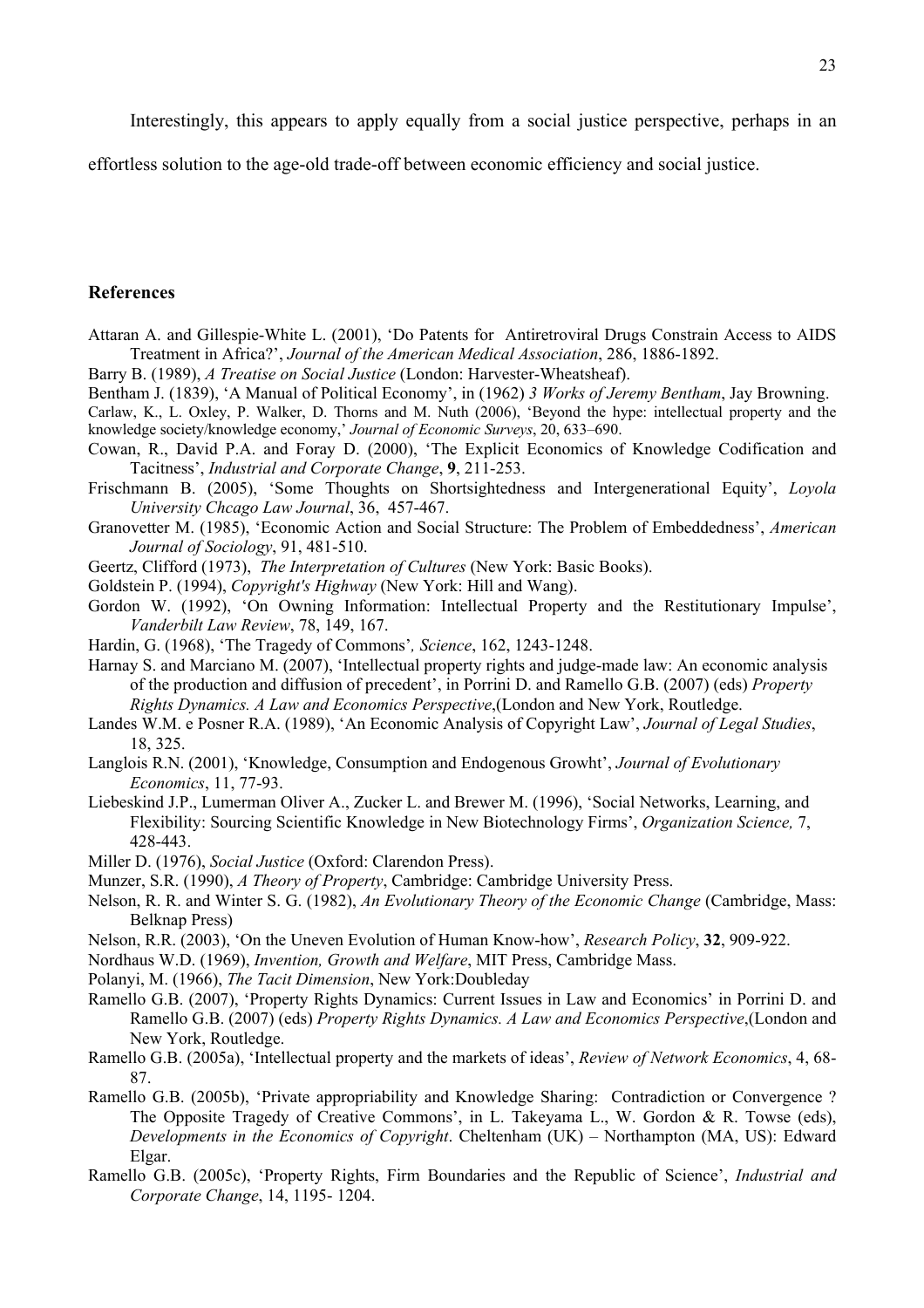Romer P. (1990), 'Endogenous Technological Change', *Journal of Political Economy*, 98, 71-102.

Romney, A.K. (1999), 'Culture Consensus as a Statistical Model', *Current Antrhopology*, 40,103-115.

- Rooney, D., Hearn, G., Mandeville T. and Joseph R.(2003), *Public Policy in Knowledge-Based Economies*, Cheltenham-Northampton: Edward Elgar.
- Scherer, F.M. (2004), 'A note on Global Welfare in Pharmaceutical Patenting', *World Economy*, 1127-1142. Scherer, F.M. (1980, 2<sup>nd</sup> ed), *Industrial Market Structure and Economic Performance*

Schumpter J.A. (1934), *The Theory of Economic Development* (Cambridge: Harvard University Press). Sen A. (1988), 'Property and Hunger', *Economics and Philosophy*, 4, 57-68.

Silva F. and Ramello G. B.(1999), *Dal vinile a Internet. Economia della musica tra tecnologia e diritti* (Torino: Edizioni della Fondazione Agnelli).

Stapleton J. (1998), 'Social Justice', in Newman P. (ed.) *The New Palgrave Dictionary of Economics and the Law*, Macmillan, London, Stockton, New York, vol. 3, 468-476.

- Takii K. (2004), 'A Barrier to the Diffusion of Tacit Knowledge', *Review of Development Economics*, 8, 81- 90.
- von Hayek, F. (1945), 'The Use of Knowledge in Society', *American Economic Review*, 25, 519-530.
- Weitzman M.L. (1998), 'Recombinant Growth', *Quarterly Journal of Economics*, 113, 331-360.
- Williams, F. and D. V. Gibson (eds, 1990), *Technology Transfer: A Communication Perspective* (Newbury Park: Sage).

Willison, D.J. and MacLeod S.M. (2002) "Patenting of Genetic Material: Ar the Benefits to Society Being Realized ?," *Canadian Medical Association Journal*, 167: 259-262.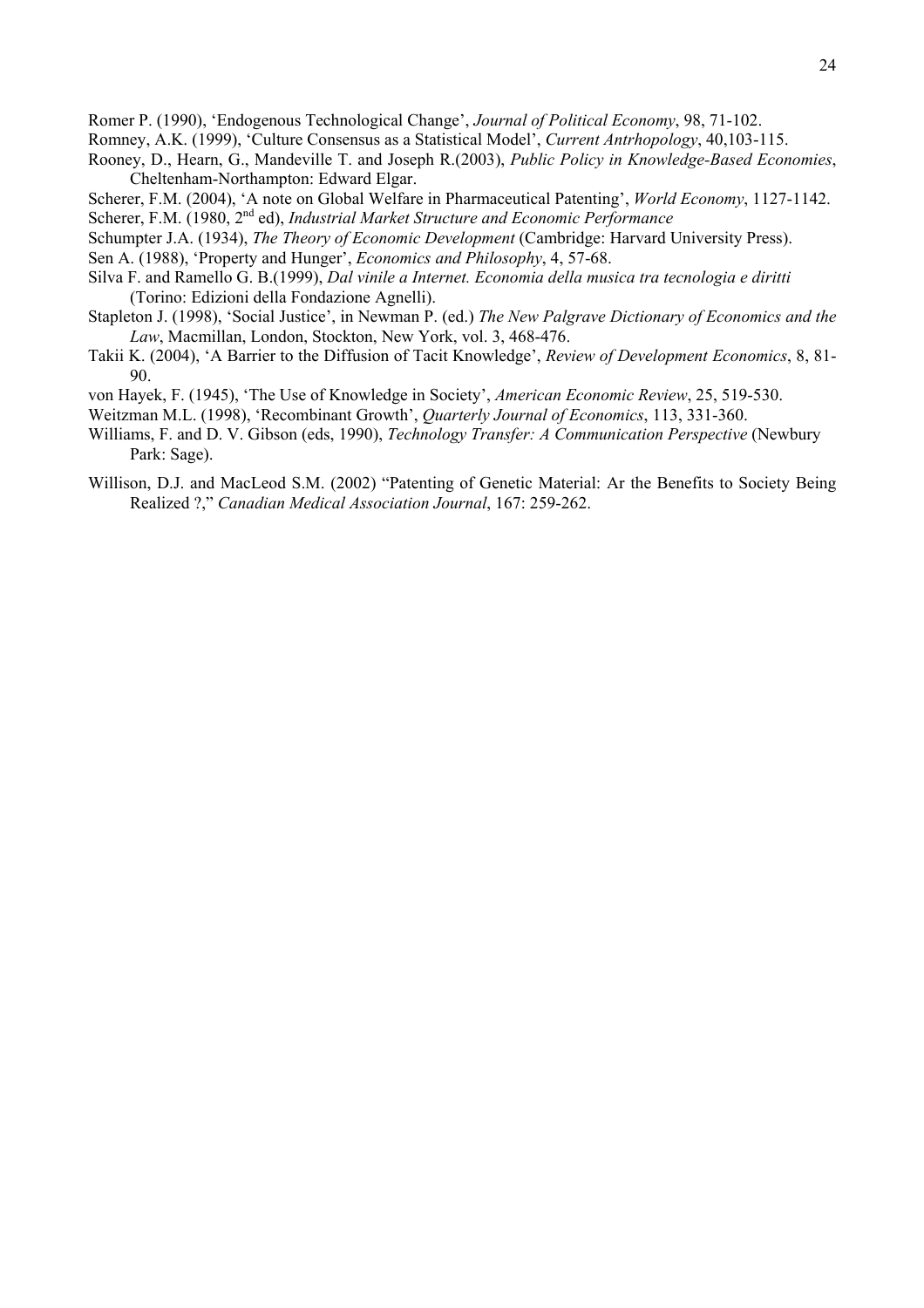**Figure 1**